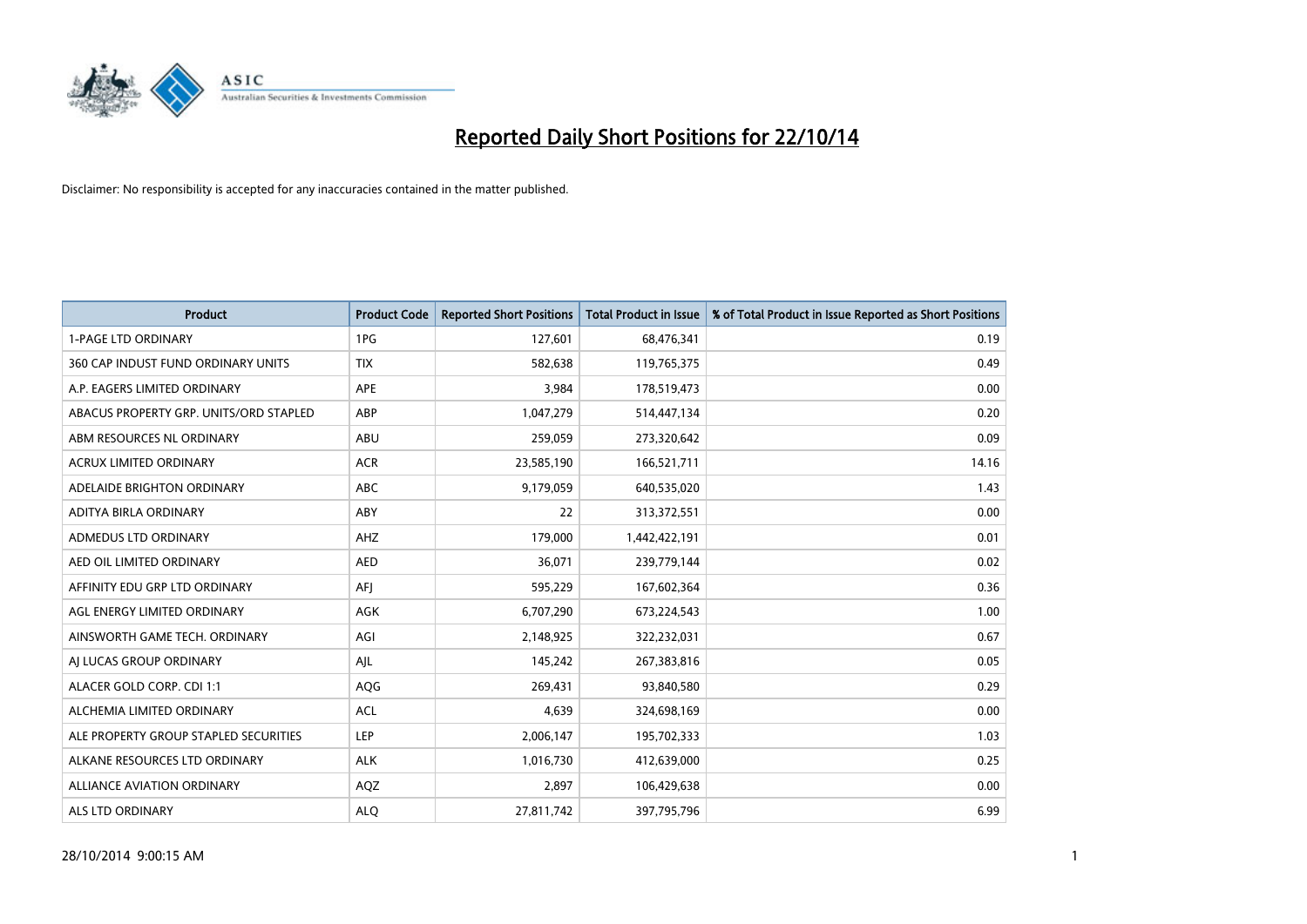

| <b>Product</b>                          | <b>Product Code</b> | <b>Reported Short Positions</b> | <b>Total Product in Issue</b> | % of Total Product in Issue Reported as Short Positions |
|-----------------------------------------|---------------------|---------------------------------|-------------------------------|---------------------------------------------------------|
| ALTIUM LIMITED ORDINARY                 | <b>ALU</b>          | 119,971                         | 129,272,762                   | 0.09                                                    |
| ALUMINA LIMITED ORDINARY                | AWC                 | 56,232,757                      | 2,806,225,615                 | 2.00                                                    |
| AMALGAMATED HOLDINGS ORDINARY           | AHD                 | 5,345                           | 157,898,522                   | 0.00                                                    |
| AMCOM TELECOMM. ORDINARY                | AMM                 | 6,365,689                       | 266,399,148                   | 2.39                                                    |
| AMCOR LIMITED ORDINARY                  | AMC                 | 5,416,292                       | 1,206,684,923                 | 0.45                                                    |
| AMP LIMITED ORDINARY                    | AMP                 | 14,643,612                      | 2,957,737,964                 | 0.50                                                    |
| ANSELL LIMITED ORDINARY                 | <b>ANN</b>          | 6,269,571                       | 153,105,206                   | 4.09                                                    |
| ANTARES ENERGY LTD ORDINARY             | AZZ                 | 95,570                          | 255,000,000                   | 0.04                                                    |
| ANZ BANKING GRP LTD ORDINARY            | ANZ                 | 13,544,085                      | 2,756,627,771                 | 0.49                                                    |
| APA GROUP STAPLED SECURITIES            | <b>APA</b>          | 14,741,571                      | 835,750,807                   | 1.76                                                    |
| APN NEWS & MEDIA ORDINARY               | <b>APN</b>          | 694,067                         | 1,029,041,356                 | 0.07                                                    |
| AQUARIUS PLATINUM. ORDINARY             | AQP                 | 3,008,378                       | 1,465,473,903                 | 0.21                                                    |
| AQUILA RESOURCES ORDINARY               | <b>AQA</b>          | 13,583                          | 411,804,442                   | 0.00                                                    |
| ARAFURA RESOURCE LTD ORDINARY           | ARU                 | 2,000                           | 441,270,644                   | 0.00                                                    |
| ARB CORPORATION ORDINARY                | <b>ARP</b>          | 1,440,206                       | 72,493,302                    | 1.99                                                    |
| ARDENT LEISURE GROUP STAPLED SECURITIES | AAD                 | 1,277,690                       | 438,666,245                   | 0.29                                                    |
| ARENA REIT. ORDINARY UNITS              | <b>ARF</b>          | 154,402                         | 211,495,653                   | 0.07                                                    |
| ARISTOCRAT LEISURE ORDINARY             | <b>ALL</b>          | 3,099,576                       | 630,022,253                   | 0.49                                                    |
| ARRIUM LTD ORDINARY                     | ARI                 | 42,945,906                      | 2,937,293,755                 | 1.46                                                    |
| ASALEO CARE LIMITED ORDINARY            | AHY                 | 8,315,275                       | 603,469,434                   | 1.38                                                    |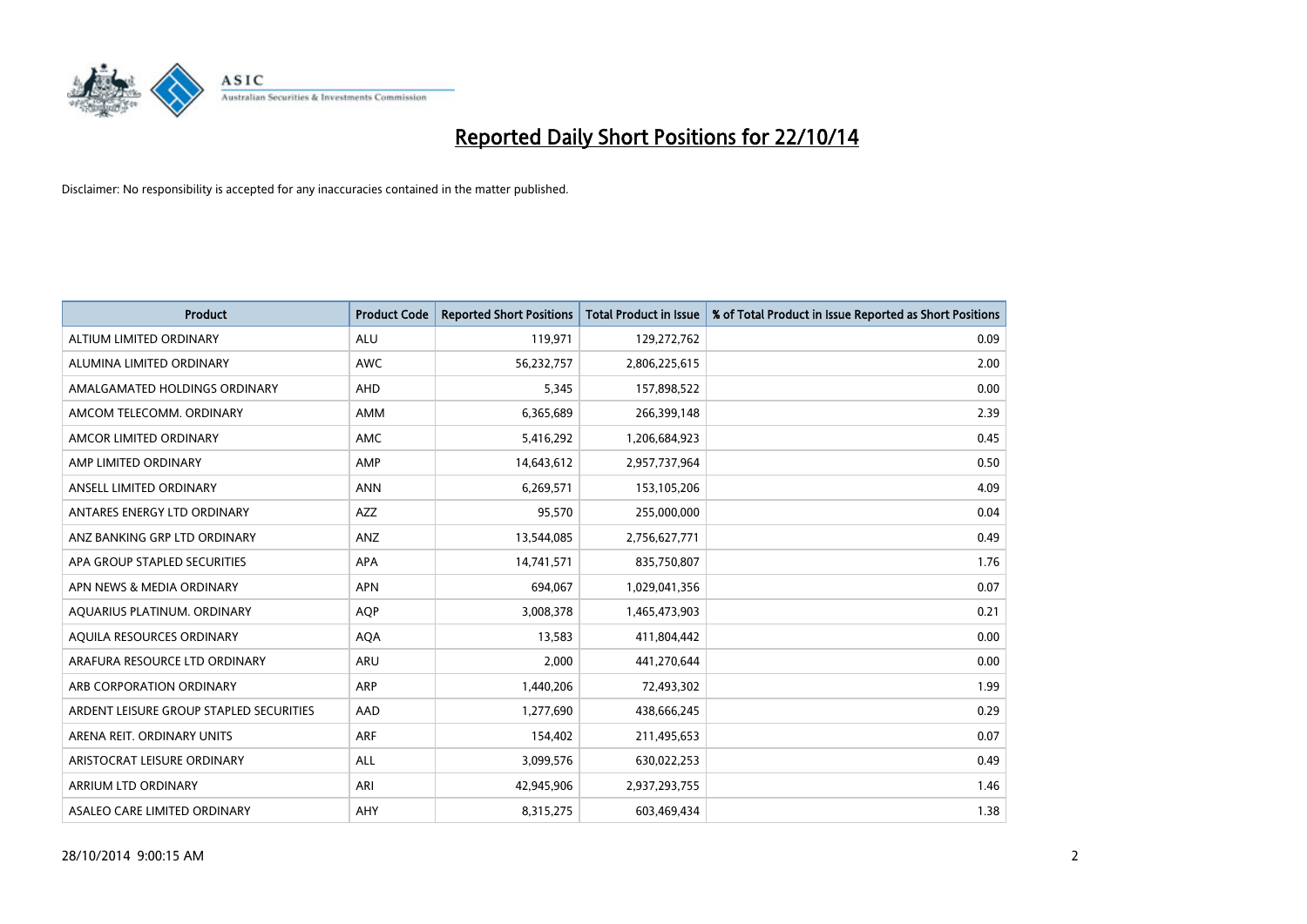

| <b>Product</b>                            | <b>Product Code</b> | <b>Reported Short Positions</b> | <b>Total Product in Issue</b> | % of Total Product in Issue Reported as Short Positions |
|-------------------------------------------|---------------------|---------------------------------|-------------------------------|---------------------------------------------------------|
| ASCIANO LIMITED ORDINARY                  | <b>AIO</b>          | 3,572,652                       | 975,385,664                   | 0.37                                                    |
| ASHLEY SERVICES GRP ORDINARY              | ASH                 | 176,309                         | 150,000,000                   | 0.12                                                    |
| ASPEN GROUP ORD/UNITS STAPLED             | <b>APZ</b>          | 186,310                         | 113,183,450                   | 0.16                                                    |
| ASTRO JAP PROP GROUP STAPLED US PROHIBIT. | AJA                 | 202,770                         | 67,211,752                    | 0.30                                                    |
| ASX LIMITED ORDINARY                      | ASX                 | 5,329,903                       | 193,595,162                   | 2.75                                                    |
| ATLAS IRON LIMITED ORDINARY               | <b>AGO</b>          | 117,709,547                     | 919,475,619                   | 12.80                                                   |
| ATRUM COAL NL ORDINARY                    | ATU                 | 167,256                         | 162,459,242                   | 0.10                                                    |
| AUCKLAND INTERNATION ORDINARY             | AIA                 | 68,453                          | 1,190,484,097                 | 0.01                                                    |
| AURIZON HOLDINGS LTD ORDINARY             | AZJ                 | 3,211,776                       | 2,137,284,503                 | 0.15                                                    |
| AUSDRILL LIMITED ORDINARY                 | <b>ASL</b>          | 22,485,728                      | 312,277,224                   | 7.20                                                    |
| AUSENCO LIMITED ORDINARY                  | AAX                 | 1,083,974                       | 168,449,799                   | 0.64                                                    |
| AUSNET SERVICES STAPLED SECURITIES        | <b>AST</b>          | 33,652,891                      | 3,425,244,162                 | 0.98                                                    |
| AUST INDUSTRIAL REIT UNIT                 | ANI                 | 204,314                         | 96,288,031                    | 0.21                                                    |
| <b>AUSTAL LIMITED ORDINARY</b>            | ASB                 | 858,478                         | 346,379,377                   | 0.25                                                    |
| AUSTBROKERS HOLDINGS ORDINARY             | <b>AUB</b>          | 63,736                          | 60,784,543                    | 0.10                                                    |
| AUSTEX OIL LIMITED ORDINARY               | <b>AOK</b>          | 62,000                          | 558,571,402                   | 0.01                                                    |
| AUSTIN ENGINEERING ORDINARY               | ANG                 | 1,042,831                       | 84,274,004                    | 1.24                                                    |
| AUSTRALAND PROPERTY STAPLED SECURITY      | <b>ALZ</b>          | 4,746                           | 581,797,922                   | 0.00                                                    |
| AUSTRALIAN AGRICULT, ORDINARY             | AAC                 | 5,453,745                       | 532,474,721                   | 1.02                                                    |
| AUSTRALIAN FOUNDAT. ORDINARY              | AFI                 | 100                             | 1,086,070,669                 | 0.00                                                    |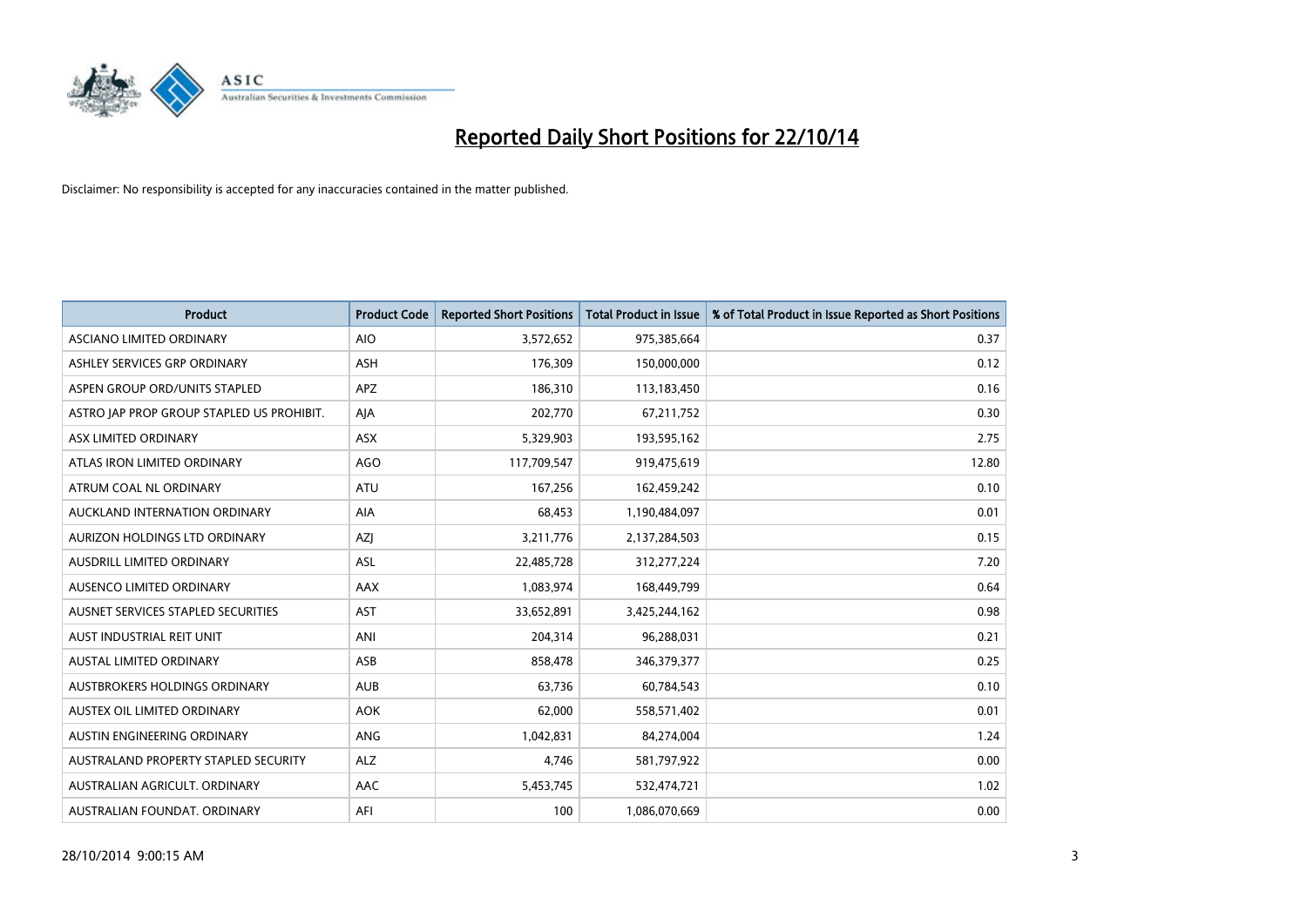

| <b>Product</b>                   | <b>Product Code</b> | <b>Reported Short Positions</b> | <b>Total Product in Issue</b> | % of Total Product in Issue Reported as Short Positions |
|----------------------------------|---------------------|---------------------------------|-------------------------------|---------------------------------------------------------|
| AUSTRALIAN PHARM, ORDINARY       | API                 | 10,572,349                      | 488,115,883                   | 2.17                                                    |
| AUTOMOTIVE HOLDINGS ORDINARY     | AHE                 | 4,494,818                       | 306,437,941                   | 1.47                                                    |
| AVANCO RESOURCES LTD ORDINARY    | AVB                 | 3,200,185                       | 1,661,675,855                 | 0.19                                                    |
| AVEO GROUP STAPLED SECURITIES    | <b>AOG</b>          | 5,632,311                       | 499,611,460                   | 1.13                                                    |
| AWE LIMITED ORDINARY             | <b>AWE</b>          | 1,527,170                       | 525,861,050                   | 0.29                                                    |
| <b>AZONTO PET LTD ORDINARY</b>   | APY                 | 1                               | 1,159,375,100                 | 0.00                                                    |
| AZUMAH RESOURCES ORDINARY        | <b>AZM</b>          | 1                               | 388,816,919                   | 0.00                                                    |
| <b>BANDANNA ENERGY ORDINARY</b>  | <b>BND</b>          | 17,540,654                      | 528,481,199                   | 3.32                                                    |
| BANK OF QUEENSLAND. ORDINARY     | <b>BOQ</b>          | 2,375,645                       | 362,516,534                   | 0.66                                                    |
| <b>BASE RES LIMITED ORDINARY</b> | <b>BSE</b>          | 5,501,878                       | 561,840,029                   | 0.98                                                    |
| BATHURST RES LTD. ORDINARY       | <b>BRL</b>          | 300,729                         | 947,828,434                   | 0.03                                                    |
| <b>BC IRON LIMITED ORDINARY</b>  | <b>BCI</b>          | 8,123,028                       | 189,346,309                   | 4.29                                                    |
| BEACH ENERGY LIMITED ORDINARY    | <b>BPT</b>          | 16,384,278                      | 1,297,496,886                 | 1.26                                                    |
| BEADELL RESOURCE LTD ORDINARY    | <b>BDR</b>          | 50,616,455                      | 798,657,280                   | 6.34                                                    |
| <b>BEGA CHEESE LTD ORDINARY</b>  | <b>BGA</b>          | 2,036,062                       | 152,602,945                   | 1.33                                                    |
| BENDIGO AND ADELAIDE ORDINARY    | <b>BEN</b>          | 15,107,978                      | 450,887,389                   | 3.35                                                    |
| BENTHAM IMF LTD ORDINARY         | <b>IMF</b>          | 4,856,459                       | 166,580,957                   | 2.92                                                    |
| BERKELEY RESOURCES ORDINARY      | <b>BKY</b>          | 77,000                          | 180,361,323                   | 0.04                                                    |
| BETASHARESCASHETF ETF UNITS      | AAA                 | 634                             | 12,076,812                    | 0.01                                                    |
| BHP BILLITON LIMITED ORDINARY    | <b>BHP</b>          | 18,583,690                      | 3,211,691,105                 | 0.58                                                    |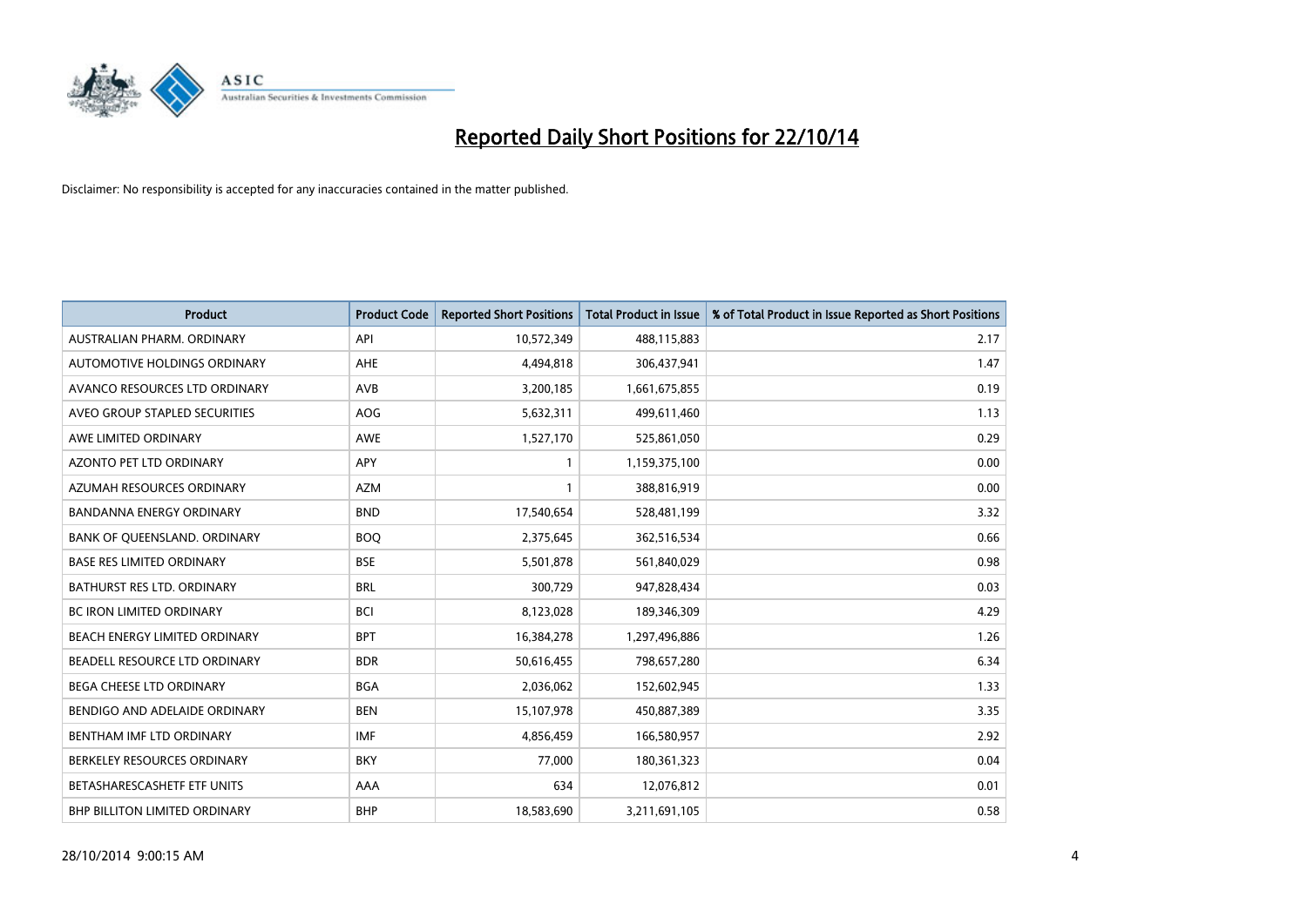

| Product                                       | <b>Product Code</b> | <b>Reported Short Positions</b> | <b>Total Product in Issue</b> | % of Total Product in Issue Reported as Short Positions |
|-----------------------------------------------|---------------------|---------------------------------|-------------------------------|---------------------------------------------------------|
| <b>BIGAIR GROUP LIMITED ORDINARY</b>          | <b>BGL</b>          | 49.160                          | 172,872,340                   | 0.03                                                    |
| <b>BILLABONG ORDINARY</b>                     | <b>BBG</b>          | 9,205,321                       | 990,370,034                   | 0.93                                                    |
| BIRIMIAN GOLD LTD ORDINARY                    | <b>BGS</b>          | 1,168,040                       | 864,981,654                   | 0.14                                                    |
| <b>BLACKHAM RESOURCES ORDINARY</b>            | <b>BLK</b>          | 598,899                         | 118,939,533                   | 0.50                                                    |
| <b>BLACKMORES LIMITED ORDINARY</b>            | <b>BKL</b>          | 12,965                          | 17,224,199                    | 0.08                                                    |
| <b>BLACKTHORN RESOURCES ORD US PROHIBITED</b> | <b>BTR</b>          | 11,369                          | 164,285,950                   | 0.01                                                    |
| <b>BLUESCOPE STEEL LTD ORDINARY</b>           | <b>BSL</b>          | 5,238,009                       | 559,227,871                   | 0.94                                                    |
| <b>BOART LONGYEAR ORDINARY</b>                | <b>BLY</b>          | 24,378,557                      | 461,163,412                   | 5.29                                                    |
| <b>BORAL LIMITED, ORDINARY</b>                | <b>BLD</b>          | 17,196,799                      | 782,736,249                   | 2.20                                                    |
| <b>BRADKEN LIMITED ORDINARY</b>               | <b>BKN</b>          | 6,110,783                       | 171,027,249                   | 3.57                                                    |
| <b>BRAMBLES LIMITED ORDINARY</b>              | <b>BXB</b>          | 2,907,478                       | 1,566,073,569                 | 0.19                                                    |
| BREVILLE GROUP LTD ORDINARY                   | <b>BRG</b>          | 5,146,811                       | 130,095,322                   | 3.96                                                    |
| <b>BRICKWORKS LIMITED ORDINARY</b>            | <b>BKW</b>          | 203,048                         | 148,403,478                   | 0.14                                                    |
| BT INVESTMENT MNGMNT ORDINARY                 | <b>BTT</b>          | 124,492                         | 284,384,906                   | 0.04                                                    |
| <b>BURSON GROUP LTD ORDINARY</b>              | <b>BAP</b>          | 1,320,806                       | 163,585,666                   | 0.81                                                    |
| <b>BURU ENERGY ORDINARY</b>                   | <b>BRU</b>          | 19,246,267                      | 336,010,528                   | 5.73                                                    |
| <b>BWP TRUST ORDINARY UNITS</b>               | <b>BWP</b>          | 9,311,918                       | 639,724,826                   | 1.46                                                    |
| CABCHARGE AUSTRALIA ORDINARY                  | CAB                 | 8,591,976                       | 120,430,683                   | 7.13                                                    |
| CADENCE CAPITAL ORDINARY                      | <b>CDM</b>          | 61,522                          | 199,741,643                   | 0.03                                                    |
| CALTEX AUSTRALIA ORDINARY                     | <b>CTX</b>          | 1,372,529                       | 270,000,000                   | 0.51                                                    |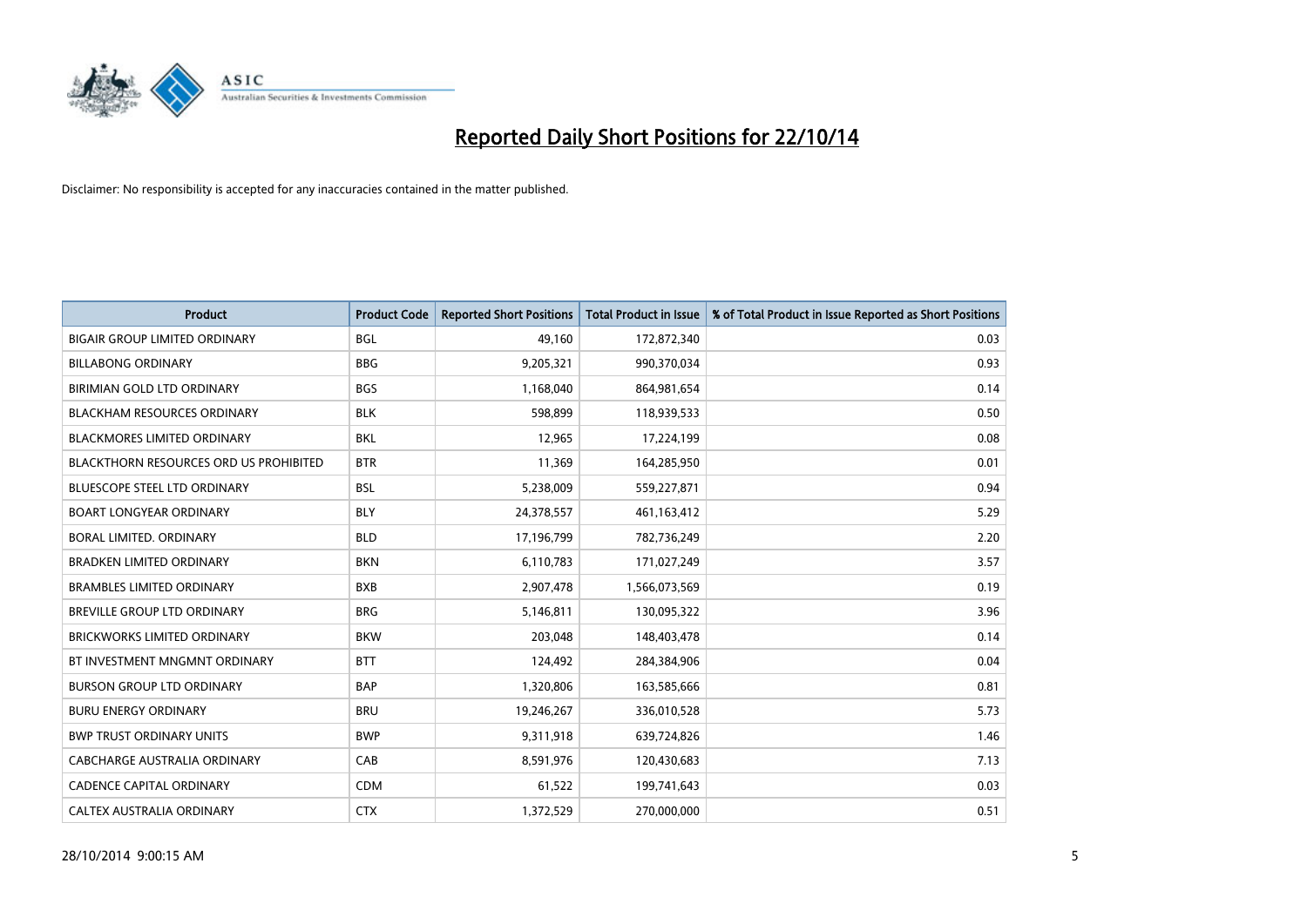

| <b>Product</b>                          | <b>Product Code</b> | <b>Reported Short Positions</b> | <b>Total Product in Issue</b> | % of Total Product in Issue Reported as Short Positions |
|-----------------------------------------|---------------------|---------------------------------|-------------------------------|---------------------------------------------------------|
| CAPE LAMBERT RES LTD ORDINARY           | <b>CFE</b>          | 280,137                         | 626,686,586                   | 0.04                                                    |
| CAPITOL HEALTH ORDINARY                 | CAI                 | 741,857                         | 431,180,115                   | 0.17                                                    |
| <b>CARDNO LIMITED ORDINARY</b>          | CDD                 | 7,780,067                       | 164,112,901                   | 4.74                                                    |
| CARINDALE PROPERTY UNIT                 | <b>CDP</b>          | 8,181                           | 70,000,000                    | 0.01                                                    |
| CARNARVON PETROLEUM ORDINARY            | <b>CVN</b>          | 1,660,442                       | 987,284,254                   | 0.17                                                    |
| CARSALES.COM LTD ORDINARY               | <b>CRZ</b>          | 15,087,056                      | 238,389,986                   | 6.33                                                    |
| CASH CONVERTERS ORDINARY                | CCV                 | 7,513,038                       | 429,262,126                   | 1.75                                                    |
| CEDAR WOODS PROP. ORDINARY              | <b>CWP</b>          | 129,948                         | 78,336,371                    | 0.17                                                    |
| CENTRAL PETROLEUM ORDINARY              | <b>CTP</b>          | 376,858                         | 368,718,957                   | 0.10                                                    |
| CFS RETAIL TRUST GRP STAPLED SECURITIES | <b>CFX</b>          | 28,541,422                      | 3,050,355,727                 | 0.94                                                    |
| CHALLENGER LIMITED ORDINARY             | <b>CGF</b>          | 469,982                         | 569,725,821                   | 0.08                                                    |
| CHANDLER MACLEOD LTD ORDINARY           | <b>CMG</b>          | 6,817                           | 547,985,086                   | 0.00                                                    |
| CHARTER HALL GROUP STAPLED US PROHIBIT. | <b>CHC</b>          | 405,865                         | 355,015,480                   | 0.11                                                    |
| <b>CHARTER HALL RETAIL UNITS</b>        | <b>COR</b>          | 13,788,163                      | 372,893,153                   | 3.70                                                    |
| <b>CHORUS LIMITED ORDINARY</b>          | CNU                 | 28,765                          | 396,369,767                   | 0.01                                                    |
| CLEARVIEW WEALTH LTD ORDINARY           | <b>CVW</b>          | 9,869                           | 578,453,260                   | 0.00                                                    |
| CLINUVEL PHARMACEUT. ORDINARY           | <b>CUV</b>          | 6,847                           | 42,466,435                    | 0.02                                                    |
| COAL OF AFRICA LTD ORDINARY             | <b>CZA</b>          | 426                             | 1,048,368,613                 | 0.00                                                    |
| <b>COALSPUR MINES LTD ORDINARY</b>      | <b>CPL</b>          | 1,171,509                       | 641,544,455                   | 0.18                                                    |
| COCA-COLA AMATIL ORDINARY               | <b>CCL</b>          | 29,677,510                      | 763,590,249                   | 3.89                                                    |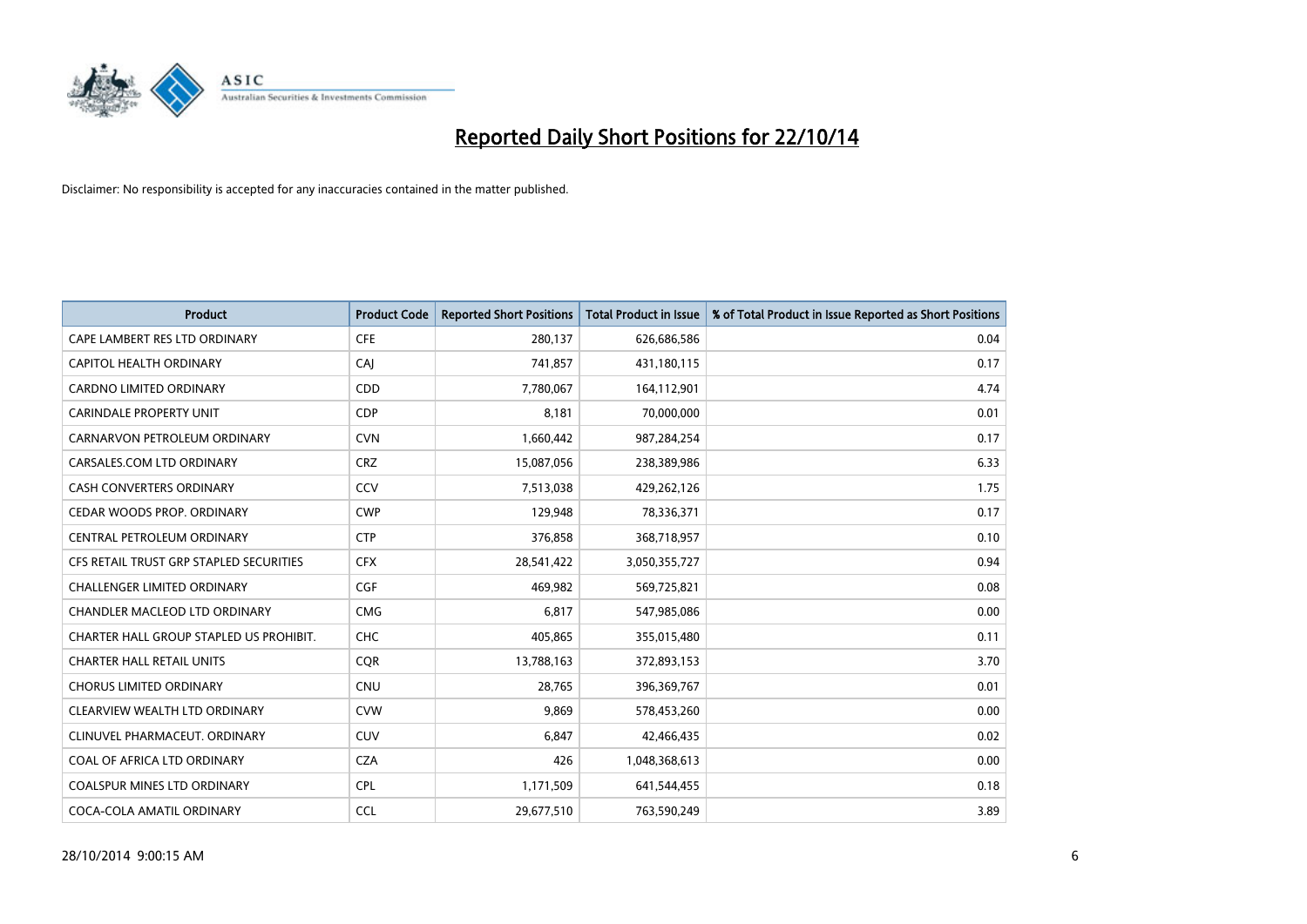

| <b>Product</b>                          | <b>Product Code</b> | <b>Reported Short Positions</b> | <b>Total Product in Issue</b> | % of Total Product in Issue Reported as Short Positions |
|-----------------------------------------|---------------------|---------------------------------|-------------------------------|---------------------------------------------------------|
| <b>COCHLEAR LIMITED ORDINARY</b>        | <b>COH</b>          | 6,626,783                       | 57,081,775                    | 11.61                                                   |
| COCKATOO COAL ORDINARY                  | <b>COK</b>          | 167,987                         | 4,560,196,928                 | 0.00                                                    |
| <b>CODAN LIMITED ORDINARY</b>           | <b>CDA</b>          | 297,177                         | 176,969,924                   | 0.17                                                    |
| <b>COFFEY INTERNATIONAL ORDINARY</b>    | <b>COF</b>          | 6,077                           | 255,833,165                   | 0.00                                                    |
| <b>COKAL LTD ORDINARY</b>               | <b>CKA</b>          | 6,820                           | 471,487,926                   | 0.00                                                    |
| <b>COLLECTION HOUSE ORDINARY</b>        | <b>CLH</b>          | 3,638,984                       | 130,443,227                   | 2.79                                                    |
| <b>COLLINS FOODS LTD ORDINARY</b>       | <b>CKF</b>          | 100,000                         | 93,000,003                    | 0.11                                                    |
| COMET RIDGE LIMITED ORDINARY            | <b>COI</b>          | 39,087                          | 458,748,746                   | 0.01                                                    |
| COMMONWEALTH BANK, ORDINARY             | <b>CBA</b>          | 20,446,894                      | 1,621,319,194                 | 1.26                                                    |
| <b>COMPASS RESOURCES ORDINARY</b>       | <b>CMR</b>          | 7,472                           | 1,403,744,100                 | 0.00                                                    |
| COMPUTERSHARE LTD ORDINARY              | <b>CPU</b>          | 4,819,766                       | 556,203,079                   | 0.87                                                    |
| <b>COOPER ENERGY LTD ORDINARY</b>       | <b>COE</b>          | 282,289                         | 329,235,509                   | 0.09                                                    |
| <b>CORP TRAVEL LIMITED ORDINARY</b>     | <b>CTD</b>          | 204,283                         | 90,517,621                    | 0.23                                                    |
| <b>COVER-MORE GRP LTD ORDINARY</b>      | <b>CVO</b>          | 5,088,911                       | 317,750,000                   | 1.60                                                    |
| <b>CREDIT CORP GROUP ORDINARY</b>       | <b>CCP</b>          | 556,452                         | 46,296,407                    | 1.20                                                    |
| <b>CROMWELL PROP STAPLED SECURITIES</b> | <b>CMW</b>          | 12,307,052                      | 1,733,132,163                 | 0.71                                                    |
| <b>CROWE HORWATH AUS ORDINARY</b>       | <b>CRH</b>          | 800,001                         | 273,005,429                   | 0.29                                                    |
| CROWN RESORTS LTD ORDINARY              | <b>CWN</b>          | 10,078,549                      | 728,394,185                   | 1.38                                                    |
| <b>CSG LIMITED ORDINARY</b>             | CSV                 | 181,312                         | 279,648,511                   | 0.06                                                    |
| <b>CSL LIMITED ORDINARY</b>             | <b>CSL</b>          | 1,380,981                       | 474,503,048                   | 0.29                                                    |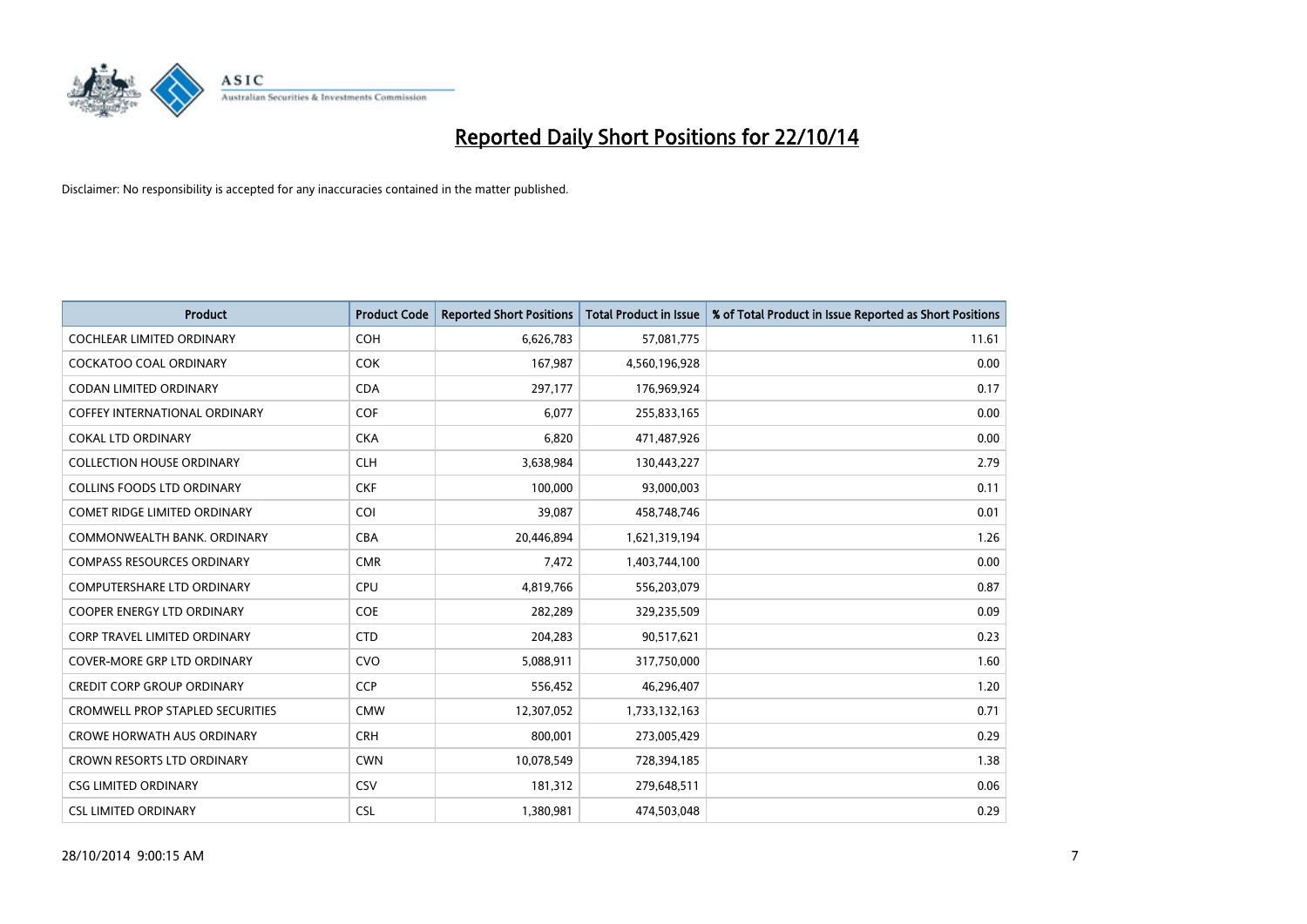

| <b>Product</b>                     | <b>Product Code</b> | <b>Reported Short Positions</b> | <b>Total Product in Issue</b> | % of Total Product in Issue Reported as Short Positions |
|------------------------------------|---------------------|---------------------------------|-------------------------------|---------------------------------------------------------|
| <b>CSR LIMITED ORDINARY</b>        | <b>CSR</b>          | 15,695,583                      | 506,000,315                   | 3.10                                                    |
| <b>CUDECO LIMITED ORDINARY</b>     | CDU                 | 8,944,919                       | 235,425,143                   | 3.80                                                    |
| DATA#3 LIMITED ORDINARY            | <b>DTL</b>          | 96,884                          | 153,974,950                   | 0.06                                                    |
| DECMIL GROUP LIMITED ORDINARY      | <b>DCG</b>          | 1,637,279                       | 168,657,794                   | 0.97                                                    |
| DEEP YELLOW LIMITED ORDINARY       | <b>DYL</b>          | 1,002                           | 1,891,196,227                 | 0.00                                                    |
| DEVINE LIMITED ORDINARY            | <b>DVN</b>          | 12,054                          | 158,730,556                   | 0.01                                                    |
| DEXUS PROPERTY GROUP STAPLED UNITS | <b>DXS</b>          | 12,437,495                      | 5,433,110,810                 | 0.23                                                    |
| DICK SMITH HLDGS ORDINARY          | <b>DSH</b>          | 17,488,006                      | 236,511,364                   | 7.39                                                    |
| DISCOVERY METALS LTD ORDINARY      | <b>DML</b>          | 1,277,631                       | 644,039,581                   | 0.20                                                    |
| DOMINO PIZZA ENTERPR ORDINARY      | <b>DMP</b>          | 1,216,254                       | 86,160,773                    | 1.41                                                    |
| DONACO INTERNATIONAL ORDINARY      | <b>DNA</b>          | 7,093,339                       | 461,278,352                   | 1.54                                                    |
| DORAY MINERALS LTD ORDINARY        | <b>DRM</b>          | 52,034                          | 165,834,256                   | 0.03                                                    |
| DOWNER EDI LIMITED ORDINARY        | <b>DOW</b>          | 24,006,904                      | 435,399,975                   | 5.51                                                    |
| DRILLSEARCH ENERGY ORDINARY        | <b>DLS</b>          | 13,937,280                      | 460,889,691                   | 3.02                                                    |
| DUET GROUP STAPLED US PROHIBIT.    | <b>DUE</b>          | 12,852,366                      | 1,327,719,444                 | 0.97                                                    |
| DULUXGROUP LIMITED ORDINARY        | <b>DLX</b>          | 3,517,711                       | 383,503,942                   | 0.92                                                    |
| <b>DWS LTD ORDINARY</b>            | <b>DWS</b>          | 121,259                         | 132,362,763                   | 0.09                                                    |
| ECHO ENTERTAINMENT ORDINARY        | <b>EGP</b>          | 4,542,129                       | 825,672,730                   | 0.55                                                    |
| <b>ELDERS LIMITED ORDINARY</b>     | <b>ELD</b>          | 30,186,890                      | 837,232,507                   | 3.61                                                    |
| ELEMENTAL MINERALS ORDINARY        | <b>ELM</b>          | 94.536                          | 368,273,957                   | 0.03                                                    |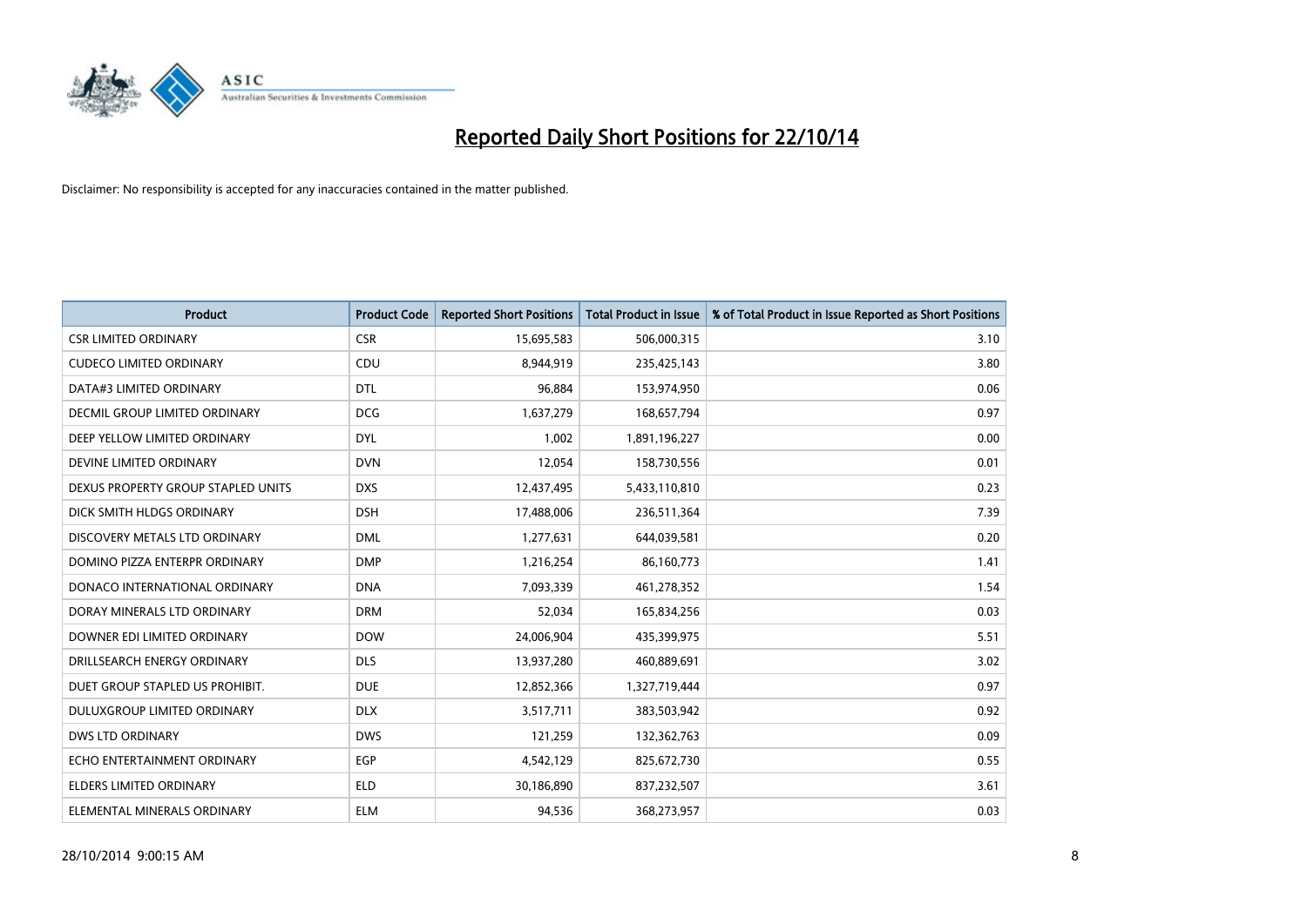

| <b>Product</b>                         | <b>Product Code</b> | <b>Reported Short Positions</b> | <b>Total Product in Issue</b> | % of Total Product in Issue Reported as Short Positions |
|----------------------------------------|---------------------|---------------------------------|-------------------------------|---------------------------------------------------------|
| <b>EMECO HOLDINGS ORDINARY</b>         | <b>EHL</b>          | 8,850,849                       | 599,675,707                   | 1.48                                                    |
| ENERGY RESOURCES ORDINARY 'A'          | <b>ERA</b>          | 11,954,169                      | 517,725,062                   | 2.31                                                    |
| ENERGY WORLD CORPOR. ORDINARY          | <b>EWC</b>          | 46,886,780                      | 1,734,166,672                 | 2.70                                                    |
| ENVESTRA LIMITED ORDINARY              | <b>ENV</b>          | 76,856                          | 1,796,808,474                 | 0.00                                                    |
| EOUATORIAL RES LTD ORDINARY            | EQX                 | 33                              | 122,185,353                   | 0.00                                                    |
| EQUITY TRUSTEES ORDINARY               | EQT                 | 29,330                          | 19,269,445                    | 0.15                                                    |
| ERM POWER LIMITED ORDINARY             | <b>EPW</b>          | 569,481                         | 240,826,607                   | 0.24                                                    |
| EVOLUTION MINING LTD ORDINARY          | <b>EVN</b>          | 43,591,885                      | 714,921,647                   | 6.10                                                    |
| FAIRFAX MEDIA LTD ORDINARY             | <b>FXI</b>          | 59,397,443                      | 2,351,955,725                 | 2.53                                                    |
| <b>FANTASTIC HOLDINGS ORDINARY</b>     | <b>FAN</b>          | 14,643                          | 103,068,398                   | 0.01                                                    |
| FAR LTD ORDINARY                       | FAR                 | 17,046,253                      | 2,701,846,742                 | 0.63                                                    |
| FEDERATION CNTRES ORD/UNIT STAPLED SEC | <b>FDC</b>          | 3,176,689                       | 1,427,641,565                 | 0.22                                                    |
| FISHER & PAYKEL H. ORDINARY            | <b>FPH</b>          | 5,726                           | 556,353,008                   | 0.00                                                    |
| FLEETWOOD CORP ORDINARY                | <b>FWD</b>          | 1,676,820                       | 60,679,412                    | 2.76                                                    |
| FLETCHER BUILDING ORDINARY             | <b>FBU</b>          | 2,200,731                       | 687,854,788                   | 0.32                                                    |
| FLEXIGROUP LIMITED ORDINARY            | <b>FXL</b>          | 4,842,121                       | 304,096,060                   | 1.59                                                    |
| FLIGHT CENTRE TRAVEL ORDINARY          | <b>FLT</b>          | 6,297,477                       | 100,706,641                   | 6.25                                                    |
| FLINDERS MINES LTD ORDINARY            | <b>FMS</b>          | 420,990                         | 2,400,995,602                 | 0.02                                                    |
| <b>FOCUS MINERALS LTD ORDINARY</b>     | <b>FML</b>          | 6,623,883                       | 9,137,375,877                 | 0.07                                                    |
| FOLKESTONE EDU TRUST UNITS             | <b>FET</b>          | 718,972                         | 205,992,922                   | 0.35                                                    |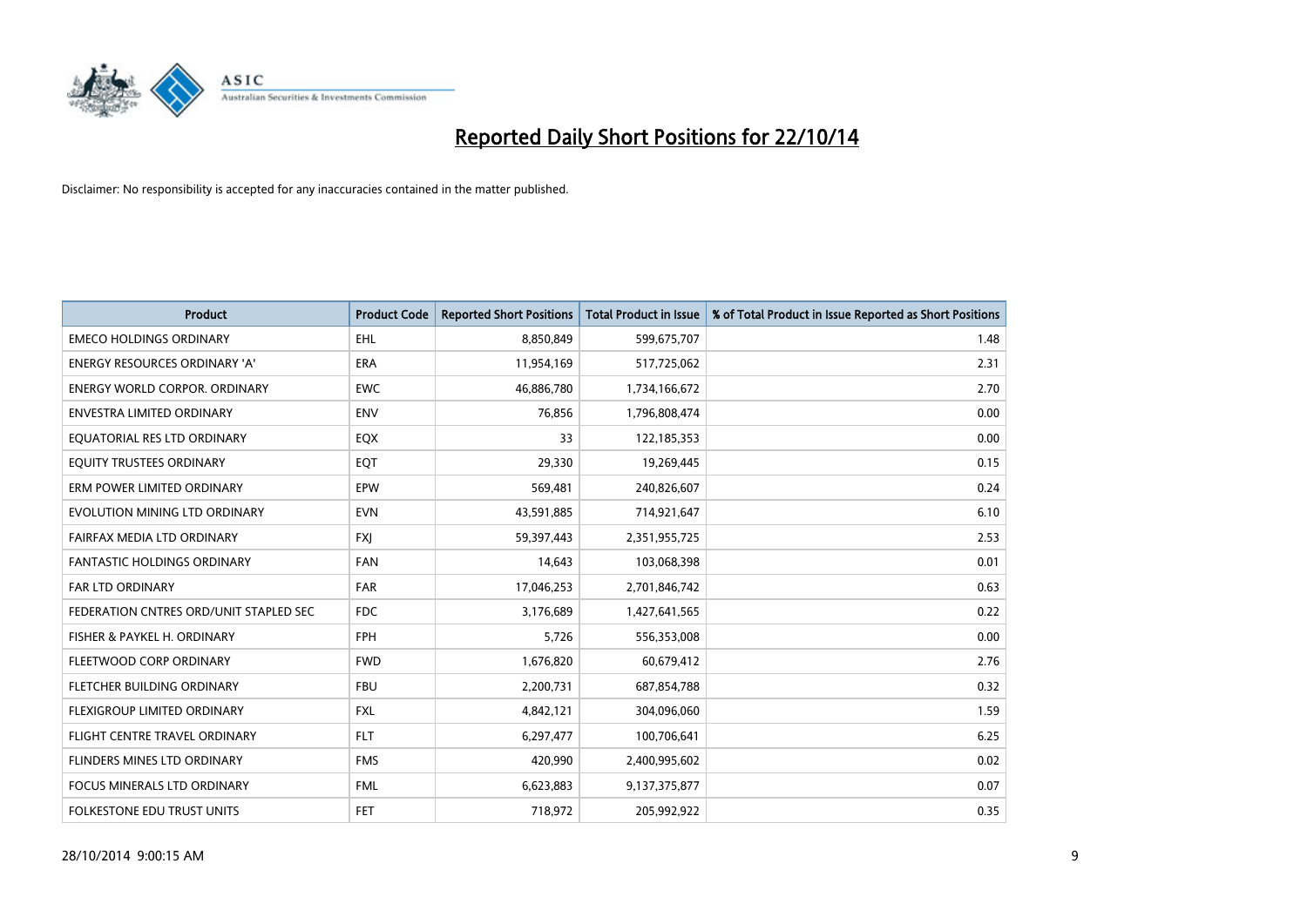

| <b>Product</b>                             | <b>Product Code</b> | <b>Reported Short Positions</b> | <b>Total Product in Issue</b> | % of Total Product in Issue Reported as Short Positions |
|--------------------------------------------|---------------------|---------------------------------|-------------------------------|---------------------------------------------------------|
| FONTERRA SHARE FUND ORDINARY UNITS         | <b>FSF</b>          | 83                              | 119,965,742                   | 0.00                                                    |
| FORTESCUE METALS GRP ORDINARY              | <b>FMG</b>          | 288,637,480                     | 3,113,798,151                 | 9.27                                                    |
| FREEDOM FOOD LTD ORDINARY                  | <b>FNP</b>          | 10,000                          | 152,018,804                   | 0.01                                                    |
| FUNTASTIC LIMITED ORDINARY                 | <b>FUN</b>          | 370,000                         | 669,869,723                   | 0.06                                                    |
| <b>G.U.D. HOLDINGS ORDINARY</b>            | GUD                 | 2,446,551                       | 70,939,492                    | 3.45                                                    |
| <b>G8 EDUCATION LIMITED ORDINARY</b>       | <b>GEM</b>          | 12,382,101                      | 333,325,031                   | 3.71                                                    |
| <b>GALAXY RESOURCES ORDINARY</b>           | GXY                 | 1,436,403                       | 1,064,496,654                 | 0.13                                                    |
| <b>GBST HOLDINGS ORDINARY</b>              | <b>GBT</b>          | 11,570                          | 66,561,725                    | 0.02                                                    |
| <b>GDI PROPERTY GRP STAPLED SECURITIES</b> | <b>GDI</b>          | 496,219                         | 567,575,025                   | 0.09                                                    |
| <b>GENTRACK GROUP LTD ORDINARY</b>         | <b>GTK</b>          | 2,488                           | 72,699,510                    | 0.00                                                    |
| <b>GENWORTH MORTGAGE ORDINARY</b>          | <b>GMA</b>          | 3,992,696                       | 650,000,000                   | 0.61                                                    |
| <b>GEODYNAMICS LIMITED ORDINARY</b>        | GDY                 | 819                             | 435,880,130                   | 0.00                                                    |
| <b>GINDALBIE METALS LTD ORDINARY</b>       | GBG                 | 34,248,552                      | 1,495,306,811                 | 2.29                                                    |
| <b>GOLD ROAD RES LTD ORDINARY</b>          | GOR                 | 839,742                         | 592,811,895                   | 0.14                                                    |
| <b>GOODMAN FIELDER, ORDINARY</b>           | <b>GFF</b>          | 6,820,541                       | 1,955,559,207                 | 0.35                                                    |
| <b>GOODMAN GROUP STAPLED</b>               | <b>GMG</b>          | 7,915,477                       | 1,745,460,061                 | 0.45                                                    |
| <b>GPT GROUP STAPLED SEC.</b>              | GPT                 | 5,503,269                       | 1,685,460,955                 | 0.33                                                    |
| <b>GRAINCORP LIMITED A CLASS ORDINARY</b>  | <b>GNC</b>          | 10,375,557                      | 228,855,628                   | 4.53                                                    |
| <b>GRANGE RESOURCES, ORDINARY</b>          | <b>GRR</b>          | 8,362,376                       | 1,157,097,869                 | 0.72                                                    |
| <b>GREENCROSS LIMITED ORDINARY</b>         | GXL                 | 1,910,402                       | 111,447,503                   | 1.71                                                    |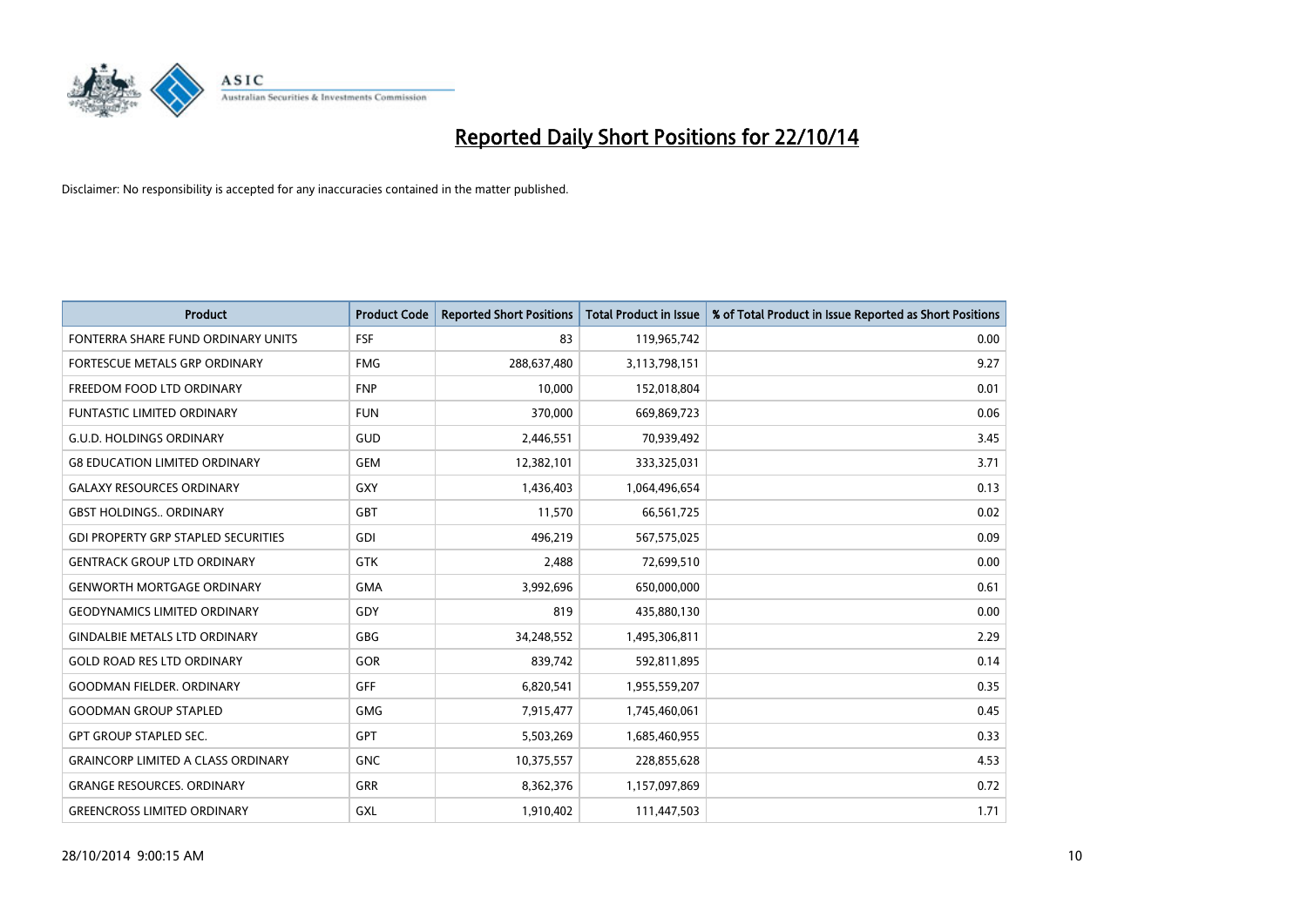

| <b>Product</b>                                   | <b>Product Code</b> | <b>Reported Short Positions</b> | <b>Total Product in Issue</b> | % of Total Product in Issue Reported as Short Positions |
|--------------------------------------------------|---------------------|---------------------------------|-------------------------------|---------------------------------------------------------|
| <b>GREENLAND MIN EN LTD ORDINARY</b>             | GGG                 | 584,837                         | 669,389,552                   | 0.09                                                    |
| <b>GREENLAND MIN EN LTD RIGHTS 26-JUN-14</b>     | GGGR                | 3,842                           | 88,685,050                    | 0.00                                                    |
| <b>GROWTHPOINT PROPERTY ORD/UNIT STAPLED SEC</b> | GOZ                 | 2,456,477                       | 554,562,240                   | 0.44                                                    |
| <b>GRYPHON MINERALS LTD ORDINARY</b>             | GRY                 | 2,318,277                       | 401,115,935                   | 0.58                                                    |
| <b>GUILDFORD COAL LTD ORDINARY</b>               | <b>GUF</b>          | 552,501                         | 845,201,985                   | 0.07                                                    |
| <b>GWA GROUP LTD ORDINARY</b>                    | <b>GWA</b>          | 14,457,243                      | 306,533,770                   | 4.72                                                    |
| <b>HARVEY NORMAN ORDINARY</b>                    | <b>HVN</b>          | 42,699,702                      | 1,062,316,784                 | 4.02                                                    |
| HEALTHSCOPE LIMITED. ORDINARY                    | <b>HSO</b>          | 4,017,747                       | 1,732,094,838                 | 0.23                                                    |
| <b>HENDERSON GROUP CDI 1:1</b>                   | <b>HGG</b>          | 5,642,944                       | 743,750,462                   | 0.76                                                    |
| HFA HOLDINGS LIMITED ORDINARY                    | <b>HFA</b>          | 3,809                           | 162,147,897                   | 0.00                                                    |
| HIGHLANDS PACIFIC ORDINARY                       | <b>HIG</b>          | 3,153                           | 918,694,336                   | 0.00                                                    |
| HILLGROVE RES LTD ORDINARY                       | <b>HGO</b>          | 97,485                          | 147,711,123                   | 0.07                                                    |
| HILLS LTD ORDINARY                               | HIL                 | 1,001,521                       | 232,828,103                   | 0.43                                                    |
| HORIZON OIL LIMITED ORDINARY                     | <b>HZN</b>          | 34,604,441                      | 1,301,981,265                 | 2.66                                                    |
| <b>ICAR ASIA LTD ORDINARY</b>                    | ICQ                 | 119,959                         | 193,188,846                   | 0.06                                                    |
| <b>ICON ENERGY LIMITED ORDINARY</b>              | <b>ICN</b>          | 100,000                         | 615,774,351                   | 0.02                                                    |
| <b>IINET LIMITED ORDINARY</b>                    | <b>IIN</b>          | 7,799,145                       | 162,163,526                   | 4.81                                                    |
| ILUKA RESOURCES ORDINARY                         | ILU                 | 34,665,925                      | 418,700,517                   | 8.28                                                    |
| <b>IMDEX LIMITED ORDINARY</b>                    | <b>IMD</b>          | 2,946,358                       | 216,203,136                   | 1.36                                                    |
| IMX RESOURCES LTD ORDINARY                       | <b>IXR</b>          | $\mathbf{1}$                    | 507,497,146                   | 0.00                                                    |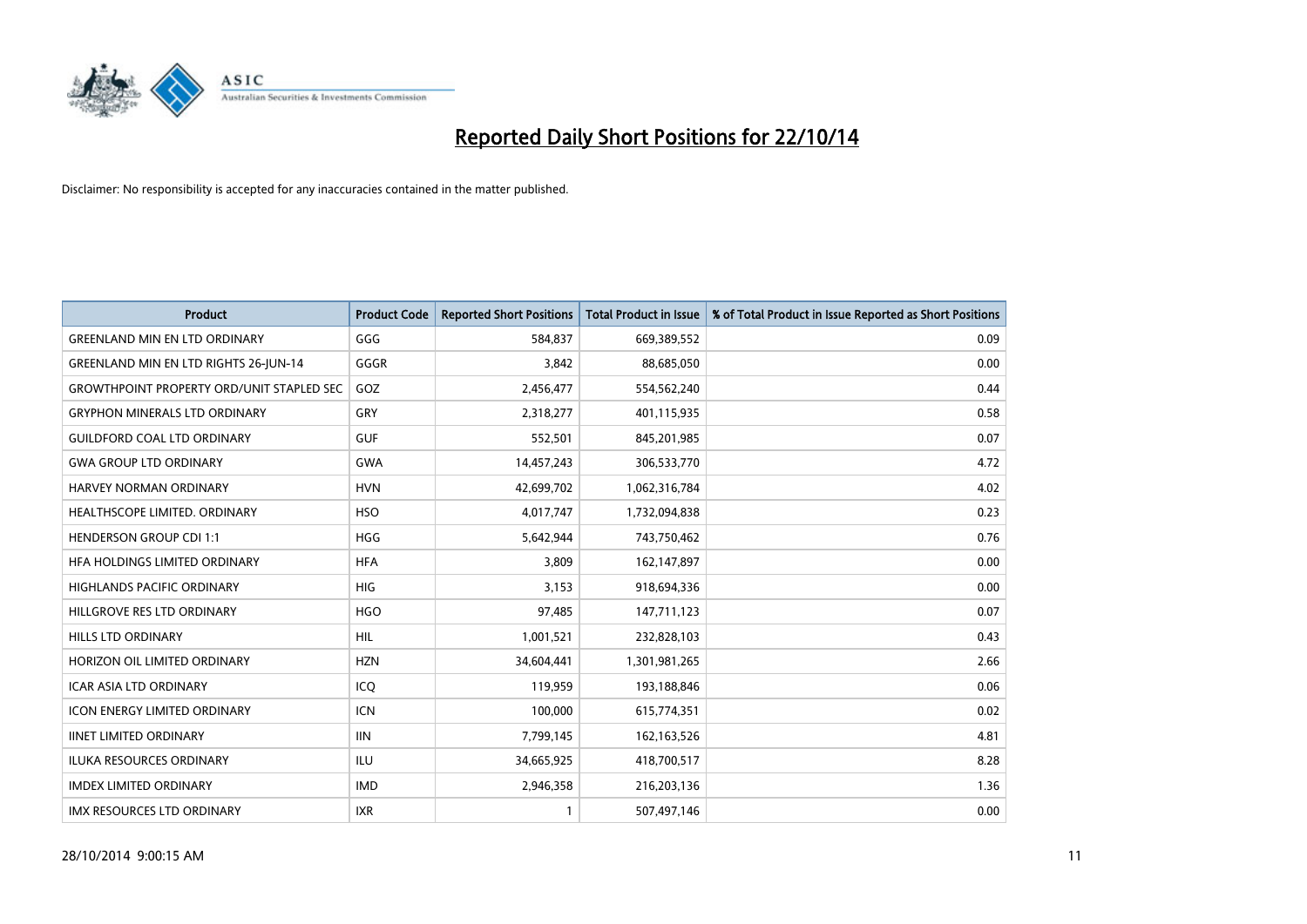

| <b>Product</b>                           | <b>Product Code</b> | <b>Reported Short Positions</b> | <b>Total Product in Issue</b> | % of Total Product in Issue Reported as Short Positions |
|------------------------------------------|---------------------|---------------------------------|-------------------------------|---------------------------------------------------------|
| <b>INCITEC PIVOT ORDINARY</b>            | IPL                 | 36,330,582                      | 1,654,998,197                 | 2.20                                                    |
| INDEPENDENCE GROUP ORDINARY              | <b>IGO</b>          | 545,848                         | 234,256,573                   | 0.23                                                    |
| <b>INDOPHIL RESOURCES ORDINARY</b>       | <b>IRN</b>          | 4,918,120                       | 1,203,146,194                 | 0.41                                                    |
| <b>INDUSTRIA REIT STAPLED</b>            | <b>IDR</b>          | 286,815                         | 125,000,001                   | 0.23                                                    |
| <b>INFIGEN ENERGY STAPLED SECURITIES</b> | <b>IFN</b>          | 2,715,781                       | 767,887,581                   | 0.35                                                    |
| <b>INFOMEDIA LTD ORDINARY</b>            | <b>IFM</b>          | 864,373                         | 306,954,355                   | 0.28                                                    |
| <b>INGENIA GROUP STAPLED SECURITIES</b>  | <b>INA</b>          | 10,051,536                      | 845,677,627                   | 1.19                                                    |
| <b>INSURANCE AUSTRALIA ORDINARY</b>      | IAG                 | 12,897,308                      | 2,341,618,048                 | 0.55                                                    |
| <b>INTREPID MINES ORDINARY</b>           | IAU                 | 4,817,403                       | 557,654,880                   | 0.86                                                    |
| INVESTA OFFICE FUND STAPLED SECURITIES   | IOF.                | 864,931                         | 614,047,458                   | 0.14                                                    |
| <b>INVOCARE LIMITED ORDINARY</b>         | <b>IVC</b>          | 5,142,883                       | 110,030,298                   | 4.67                                                    |
| <b>IOOF HOLDINGS LTD ORDINARY</b>        | IFL                 | 10,898,016                      | 300,133,752                   | 3.63                                                    |
| <b>IPROPERTY GROUP LTD ORDINARY</b>      | <b>IPP</b>          | 855,273                         | 181,703,204                   | 0.47                                                    |
| <b>IRESS LIMITED ORDINARY</b>            | <b>IRE</b>          | 5,686,633                       | 159,097,319                   | 3.57                                                    |
| <b>ISELECT LTD ORDINARY</b>              | <b>ISU</b>          | 855,103                         | 260,889,894                   | 0.33                                                    |
| <b>ISENTIA GROUP LTD ORDINARY</b>        | <b>ISD</b>          | 452,421                         | 200,000,001                   | 0.23                                                    |
| <b>ISENTRIC LTD. ORDINARY</b>            | ICU                 | 160,817                         | 76,746,962                    | 0.21                                                    |
| JAMES HARDIE INDUST CHESS DEPOSITARY INT | <b>IHX</b>          | 6,909,834                       | 444,925,946                   | 1.55                                                    |
| <b>IAPARA HEALTHCARE LT ORDINARY</b>     | <b>IHC</b>          | 6,865,315                       | 263,046,592                   | 2.61                                                    |
| <b>IB HI-FI LIMITED ORDINARY</b>         | <b>JBH</b>          | 12,448,544                      | 98,947,309                    | 12.58                                                   |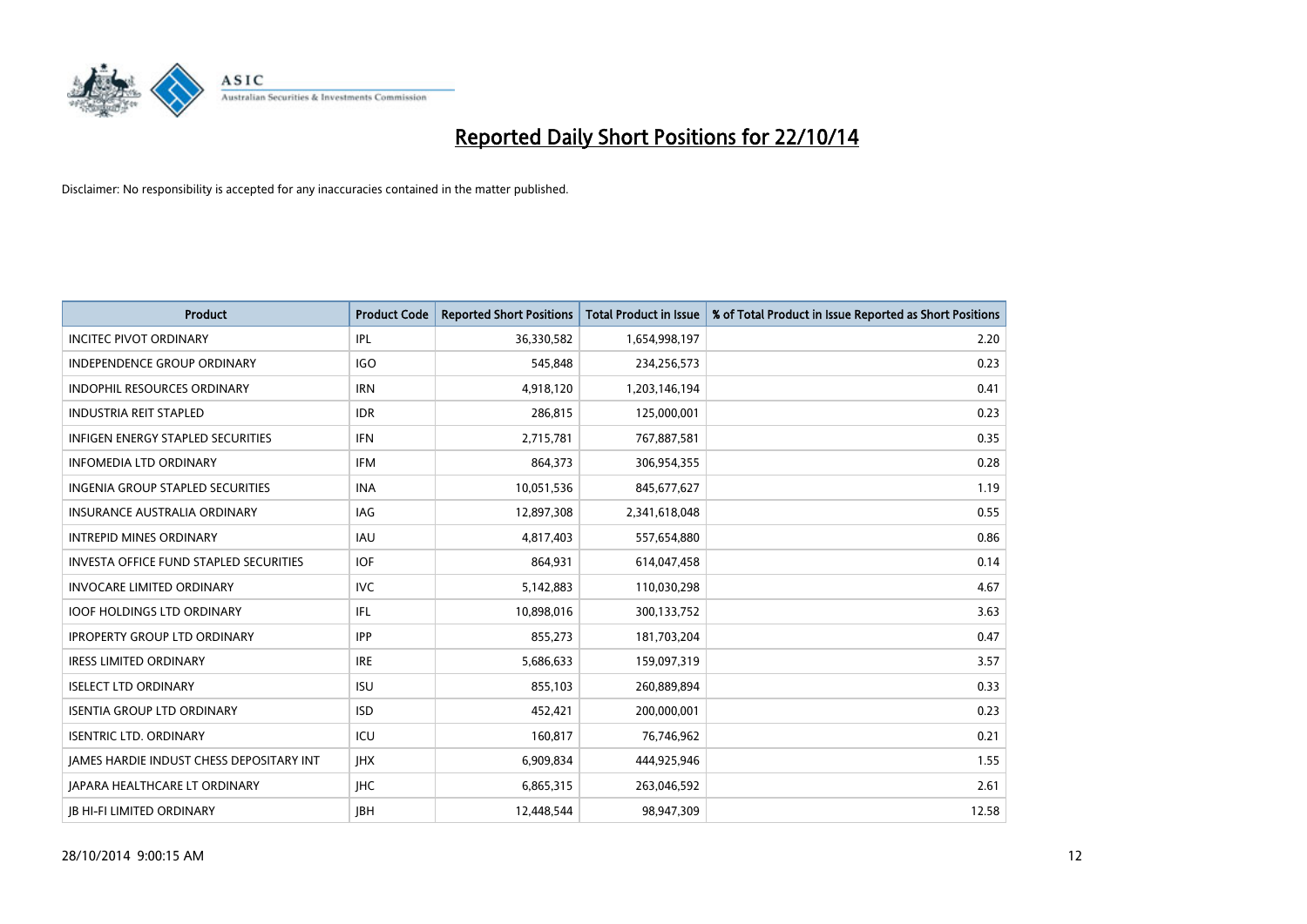

| <b>Product</b>                            | <b>Product Code</b> | <b>Reported Short Positions</b> | <b>Total Product in Issue</b> | % of Total Product in Issue Reported as Short Positions |
|-------------------------------------------|---------------------|---------------------------------|-------------------------------|---------------------------------------------------------|
| <b>KAGARA LTD ORDINARY</b>                | KZL                 | 34,720                          | 798,953,117                   | 0.00                                                    |
| KAROON GAS AUSTRALIA ORDINARY             | <b>KAR</b>          | 21,213,706                      | 252,969,964                   | 8.39                                                    |
| KATHMANDU HOLD LTD ORDINARY               | <b>KMD</b>          | 4,231,566                       | 201,318,944                   | 2.10                                                    |
| <b>KBL MINING LIMITED ORDINARY</b>        | <b>KBL</b>          | 1,820                           | 393,535,629                   | 0.00                                                    |
| KINGSGATE CONSOLID, ORDINARY              | <b>KCN</b>          | 20,083,214                      | 223,584,937                   | 8.98                                                    |
| KINGSROSE MINING LTD ORDINARY             | <b>KRM</b>          | 426,348                         | 358,611,493                   | 0.12                                                    |
| <b>KOGI IRON LTD ORDINARY</b>             | <b>KFE</b>          | 2,192,098                       | 376,669,836                   | 0.58                                                    |
| LEIGHTON HOLDINGS ORDINARY                | LEI                 | 5,694,401                       | 338,503,563                   | 1.68                                                    |
| LEND LEASE GROUP UNIT/ORD STAPLED         | <b>LLC</b>          | 2,856,635                       | 579,596,726                   | 0.49                                                    |
| LIQUEFIED NATURAL ORDINARY                | <b>LNG</b>          | 8,318,793                       | 461,402,201                   | 1.80                                                    |
| LONESTAR RESO LTD ORDINARY                | <b>LNR</b>          | 915,388                         | 752,187,211                   | 0.12                                                    |
| LUCAPA DIAMOND LTD ORDINARY               | LOM                 | 41,467                          | 181,844,946                   | 0.02                                                    |
| LYNAS CORPORATION DEFERRED                | <b>LYCN</b>         | 266,366                         | 887,071,988                   | 0.03                                                    |
| LYNAS CORPORATION ORDINARY                | <b>LYC</b>          | 136,908,492                     | 2,483,806,217                 | 5.51                                                    |
| <b>LYNAS CORPORATION RIGHTS 13-OCT-14</b> | <b>LYCR</b>         | 1,089,033                       | 887,071,988                   | 0.12                                                    |
| M2 GRP LTD ORDINARY                       | <b>MTU</b>          | 4,729,822                       | 180,974,848                   | 2.61                                                    |
| MACA LIMITED ORDINARY                     | <b>MLD</b>          | 411,928                         | 232,676,373                   | 0.18                                                    |
| MACMAHON HOLDINGS ORDINARY                | <b>MAH</b>          | 178,165                         | 1,261,699,966                 | 0.01                                                    |
| MACO ATLAS ROADS GRP ORDINARY STAPLED     | <b>MOA</b>          | 5,077,698                       | 511,538,852                   | 0.99                                                    |
| MACQUARIE GROUP LTD ORDINARY              | <b>MOG</b>          | 997,654                         | 321,202,994                   | 0.31                                                    |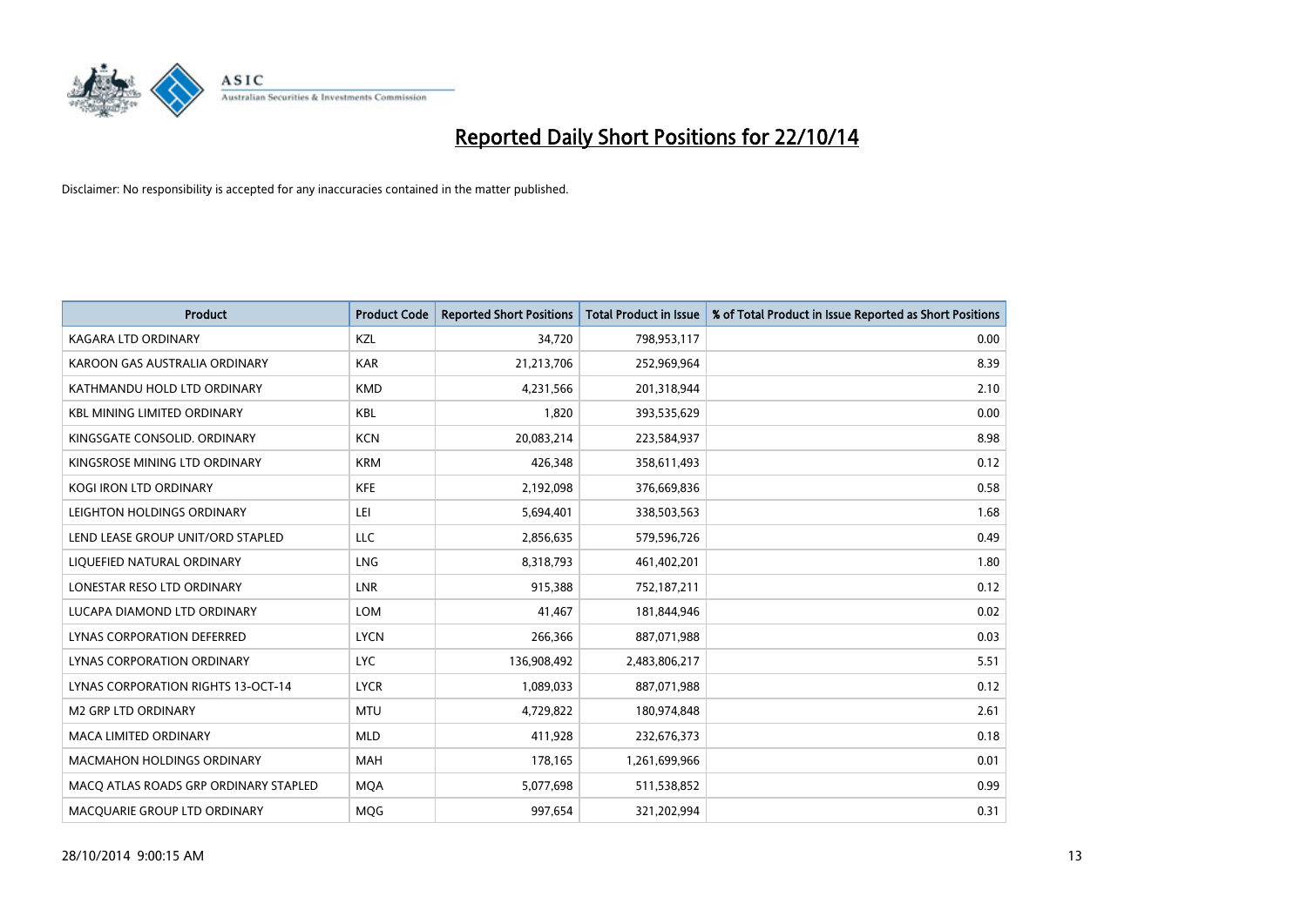

| <b>Product</b>                       | <b>Product Code</b> | <b>Reported Short Positions</b> | <b>Total Product in Issue</b> | % of Total Product in Issue Reported as Short Positions |
|--------------------------------------|---------------------|---------------------------------|-------------------------------|---------------------------------------------------------|
| MAGELLAN FIN GRP LTD ORDINARY        | <b>MFG</b>          | 4,610,610                       | 159,571,466                   | 2.89                                                    |
| MANTRA GROUP LTD ORDINARY            | <b>MTR</b>          | 282,639                         | 249,471,229                   | 0.11                                                    |
| <b>MATRIX C &amp; E LTD ORDINARY</b> | <b>MCE</b>          | 2,576,473                       | 94,555,428                    | 2.72                                                    |
| MAVERICK DRILLING ORDINARY           | <b>MAD</b>          | 3,278,167                       | 544,321,602                   | 0.60                                                    |
| MAYNE PHARMA LTD ORDINARY            | <b>MYX</b>          | 11,138,246                      | 587,634,335                   | 1.90                                                    |
| MCMILLAN SHAKESPEARE ORDINARY        | <b>MMS</b>          | 1,095,172                       | 77,525,801                    | 1.41                                                    |
| MCPHERSON'S LTD ORDINARY             | <b>MCP</b>          | 10,011                          | 95,434,645                    | 0.01                                                    |
| MEDUSA MINING LTD ORDINARY           | <b>MML</b>          | 13,667,426                      | 207,794,301                   | 6.58                                                    |
| MERIDIAN ENERGY INSTALMENT RECEIPTS  | <b>MEZCA</b>        | 200,000                         | 1,255,413,626                 | 0.02                                                    |
| MERMAID MARINE ORDINARY              | <b>MRM</b>          | 18,654,985                      | 368,665,949                   | 5.06                                                    |
| MESOBLAST LIMITED ORDINARY           | <b>MSB</b>          | 19,980,570                      | 321,696,029                   | 6.21                                                    |
| METALS X LIMITED ORDINARY            | <b>MLX</b>          | 3,484,157                       | 1,655,826,110                 | 0.21                                                    |
| METCASH LIMITED ORDINARY             | <b>MTS</b>          | 120,101,013                     | 903,309,574                   | 13.30                                                   |
| METMINCO LIMITED ORDINARY            | <b>MNC</b>          | 32,000                          | 1,796,381,542                 | 0.00                                                    |
| MIGHTY RIVER POWER ORDINARY          | <b>MYT</b>          | 3,377,225                       | 1,400,012,517                 | 0.24                                                    |
| MINCOR RESOURCES NL ORDINARY         | <b>MCR</b>          | 77,992                          | 188,208,274                   | 0.04                                                    |
| MINERAL DEPOSITS ORDINARY            | <b>MDL</b>          | 1,150,278                       | 103,676,341                   | 1.11                                                    |
| MINERAL RESOURCES. ORDINARY          | <b>MIN</b>          | 16,774,114                      | 187,270,274                   | 8.96                                                    |
| MINT WIRELESS ORDINARY               | <b>MNW</b>          | 163,638                         | 470,372,395                   | 0.03                                                    |
| MIRABELA NICKEL LTD ORDINARY         | <b>MBN</b>          | 10                              | 929,710,216                   | 0.00                                                    |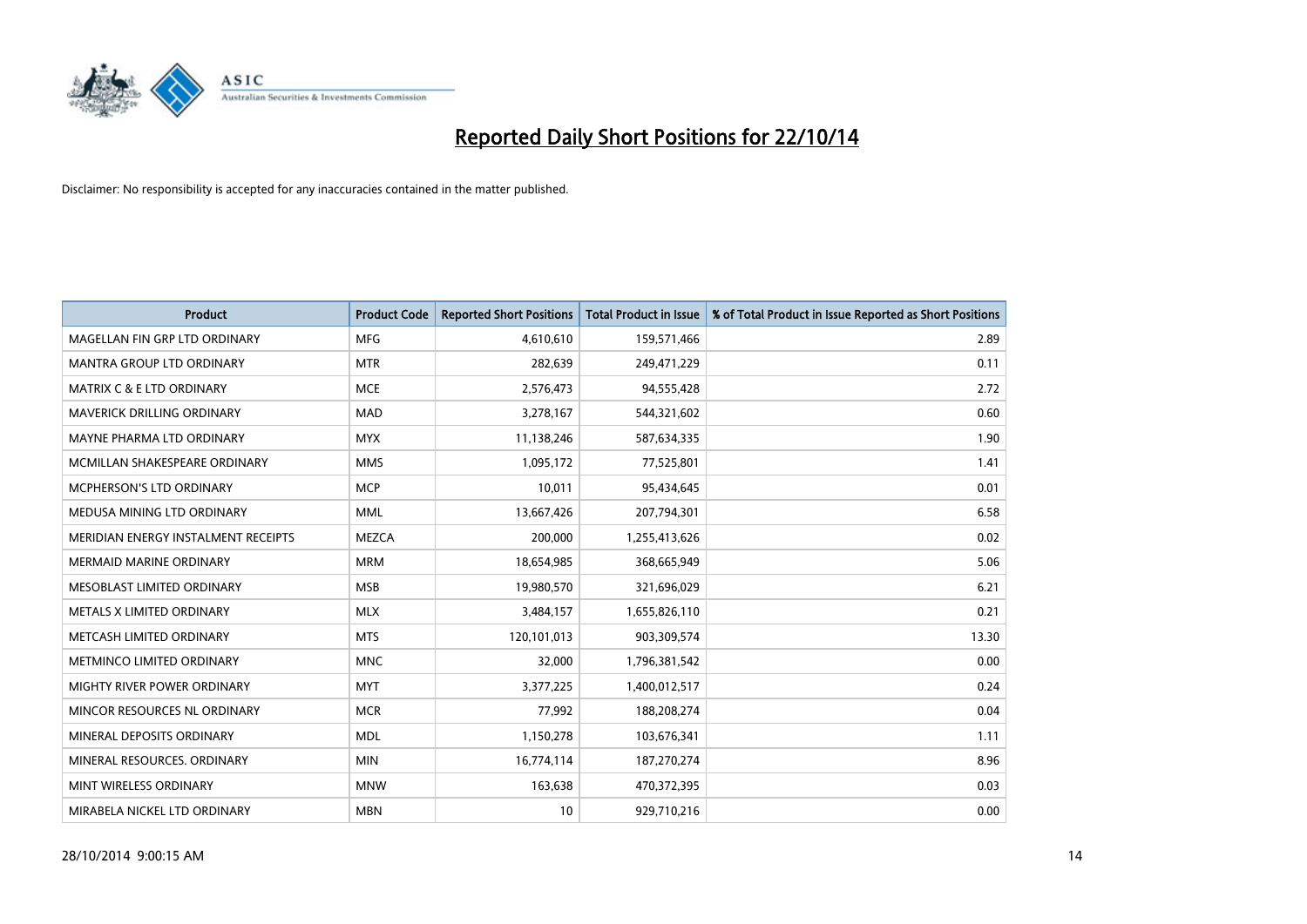

| <b>Product</b>                    | <b>Product Code</b> | <b>Reported Short Positions</b> | <b>Total Product in Issue</b> | % of Total Product in Issue Reported as Short Positions |
|-----------------------------------|---------------------|---------------------------------|-------------------------------|---------------------------------------------------------|
| MIRVAC GROUP STAPLED SECURITIES   | <b>MGR</b>          | 2,082,671                       | 3,697,197,370                 | 0.06                                                    |
| MOBILE EMBRACE LTD ORDINARY       | <b>MBE</b>          | 28,000                          | 376,510,098                   | 0.01                                                    |
| <b>MOLOPO ENERGY LTD ORDINARY</b> | <b>MPO</b>          | 31,118                          | 248,705,730                   | 0.01                                                    |
| MONADELPHOUS GROUP ORDINARY       | <b>MND</b>          | 7,496,394                       | 92,998,380                    | 8.06                                                    |
| MONASH IVF GROUP LTD ORDINARY     | <b>MVF</b>          | 384,794                         | 231,081,089                   | 0.17                                                    |
| MORTGAGE CHOICE LTD ORDINARY      | <b>MOC</b>          | 1,086                           | 123,879,296                   | 0.00                                                    |
| <b>MOUNT GIBSON IRON ORDINARY</b> | <b>MGX</b>          | 33,158,847                      | 1,090,805,085                 | 3.04                                                    |
| MULTIPLEX SITES SITES             | <b>MXUPA</b>        | 2,354                           | 4,500,000                     | 0.05                                                    |
| MYER HOLDINGS LTD ORDINARY        | <b>MYR</b>          | 103,010,785                     | 585,689,551                   | 17.59                                                   |
| <b>MYSTATE LIMITED ORDINARY</b>   | <b>MYS</b>          | 20,497                          | 87,283,417                    | 0.02                                                    |
| NANOSONICS LIMITED ORDINARY       | <b>NAN</b>          | 2,024,164                       | 264,332,826                   | 0.77                                                    |
| NATIONAL AUST, BANK ORDINARY      | <b>NAB</b>          | 19,102,519                      | 2,365,790,790                 | 0.81                                                    |
| NATIONAL STORAGE STAPLED          | <b>NSR</b>          | 940,318                         | 290,831,660                   | 0.32                                                    |
| NAVITAS LIMITED ORDINARY          | <b>NVT</b>          | 3,990,410                       | 376,037,813                   | 1.06                                                    |
| NEARMAP LTD ORDINARY              | <b>NEA</b>          | 1,317,442                       | 338,146,101                   | 0.39                                                    |
| NEON ENERGY LIMITED ORDINARY      | <b>NEN</b>          | 140,474                         | 553,037,848                   | 0.03                                                    |
| NEW HOPE CORPORATION ORDINARY     | <b>NHC</b>          | 1,105,241                       | 830,999,449                   | 0.13                                                    |
| NEWCREST MINING ORDINARY          | <b>NCM</b>          | 9,668,132                       | 766,510,971                   | 1.26                                                    |
| NEWS CORP A NON-VOTING CDI        | <b>NWSLV</b>        | 397,971                         | 2,692,304                     | 14.78                                                   |
| NEWS CORP B VOTING CDI            | <b>NWS</b>          | 2,432,089                       | 23,433,427                    | 10.38                                                   |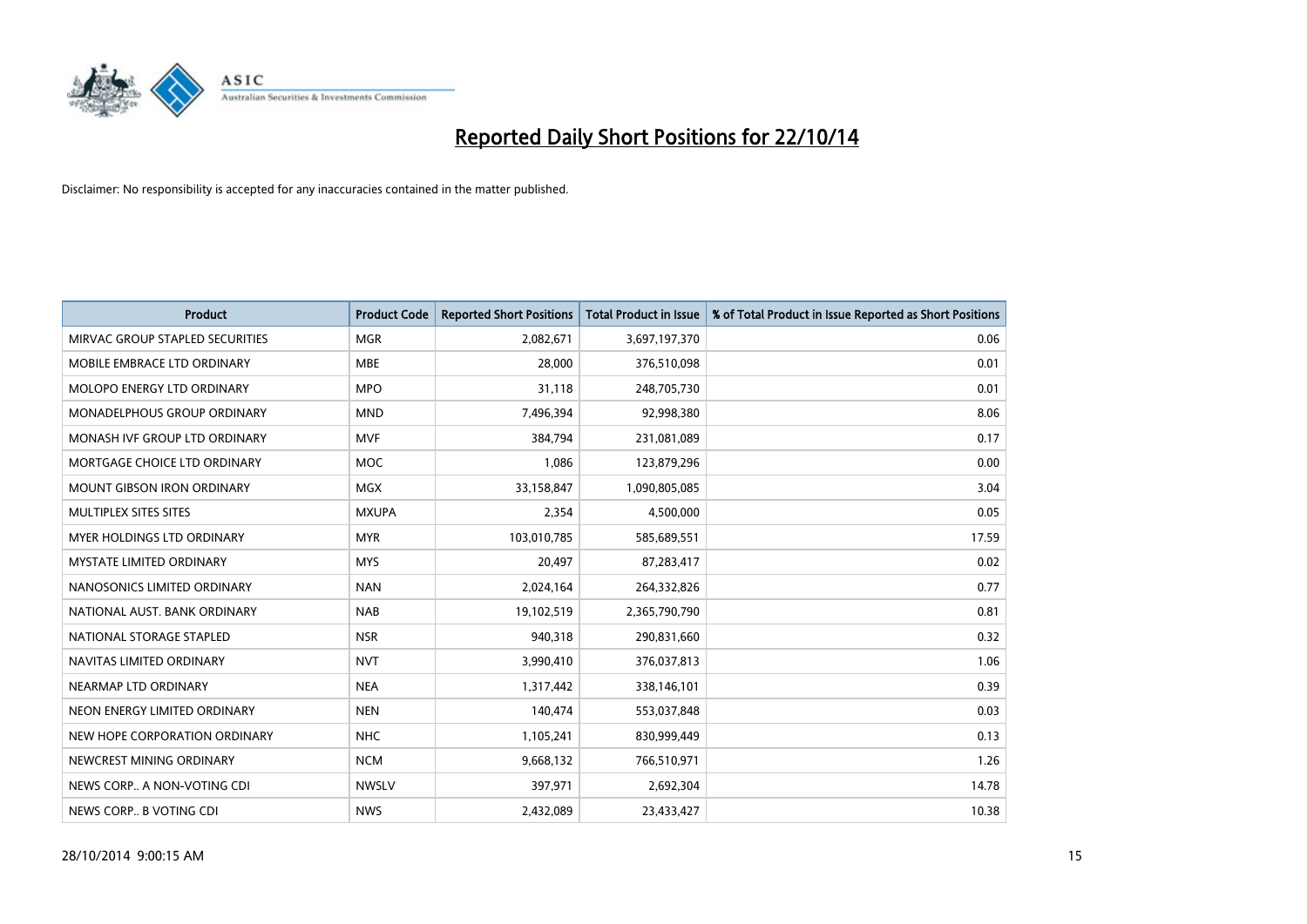

| <b>Product</b>                        | <b>Product Code</b> | <b>Reported Short Positions</b> | <b>Total Product in Issue</b> | % of Total Product in Issue Reported as Short Positions |
|---------------------------------------|---------------------|---------------------------------|-------------------------------|---------------------------------------------------------|
| NEWSAT LIMITED ORDINARY               | <b>NWT</b>          | 7,183,138                       | 613,199,841                   | 1.17                                                    |
| NEXTDC LIMITED ORDINARY               | <b>NXT</b>          | 19,213,765                      | 193,154,486                   | 9.95                                                    |
| NEXUS ENERGY LIMITED ORDINARY         | <b>NXS</b>          | 83,983                          | 1,330,219,459                 | 0.01                                                    |
| NIB HOLDINGS LIMITED ORDINARY         | <b>NHF</b>          | 2,421,509                       | 439,004,182                   | 0.55                                                    |
| NINE ENTERTAINMENT ORDINARY           | <b>NEC</b>          | 11,009,530                      | 940,295,023                   | 1.17                                                    |
| NOBLE MINERAL RES ORDINARY            | <b>NMG</b>          | 2,365,726                       | 666,397,952                   | 0.36                                                    |
| NORTHERN IRON LTD ORDINARY            | <b>NFE</b>          | 11,392                          | 484,405,314                   | 0.00                                                    |
| NORTHERN STAR ORDINARY                | <b>NST</b>          | 11,982,122                      | 592,256,718                   | 2.02                                                    |
| NRW HOLDINGS LIMITED ORDINARY         | <b>NWH</b>          | 7,746,573                       | 278,888,011                   | 2.78                                                    |
| NUFARM LIMITED ORDINARY               | <b>NUF</b>          | 13,174,066                      | 264, 367, 746                 | 4.98                                                    |
| NUPLEX INDUSTRIES ORDINARY            | <b>NPX</b>          | 1,000                           | 198,125,827                   | 0.00                                                    |
| OCEANAGOLD CORP. CHESS DEPOSITARY INT | <b>OGC</b>          | 2,042,838                       | 301,520,186                   | 0.68                                                    |
| OIL SEARCH LTD ORDINARY               | OSH                 | 3,406,535                       | 1,522,692,587                 | 0.22                                                    |
| OM HOLDINGS LIMITED ORDINARY          | OMH                 | 58,082                          | 733,423,337                   | 0.01                                                    |
| OMI HOLDINGS LIMITED ORDINARY         | OMI                 | 27,135                          | 76,746,962                    | 0.04                                                    |
| ORBIS GOLD LTD ORDINARY               | <b>OBS</b>          | 10,000                          | 249,886,056                   | 0.00                                                    |
| ORICA LIMITED ORDINARY                | ORI                 | 17,933,528                      | 372,743,291                   | 4.81                                                    |
| ORIGIN ENERGY ORDINARY                | <b>ORG</b>          | 8,471,437                       | 1,106,302,201                 | 0.77                                                    |
| OROCOBRE LIMITED ORDINARY             | <b>ORE</b>          | 2,416,639                       | 132,041,911                   | 1.83                                                    |
| ORORA LIMITED ORDINARY                | <b>ORA</b>          | 10,554,014                      | 1,206,684,923                 | 0.87                                                    |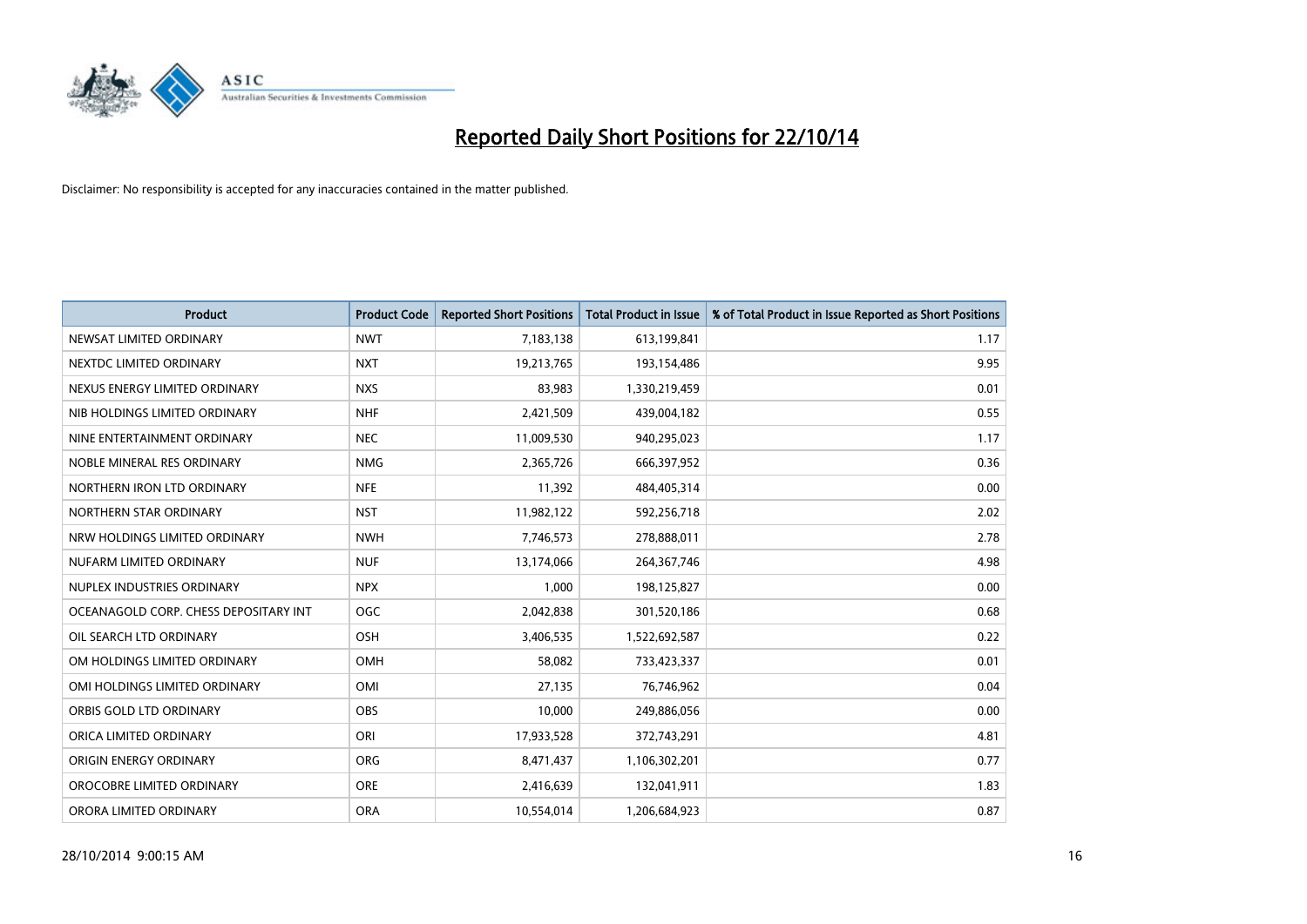

| <b>Product</b>                 | <b>Product Code</b> | <b>Reported Short Positions</b> | <b>Total Product in Issue</b> | % of Total Product in Issue Reported as Short Positions |
|--------------------------------|---------------------|---------------------------------|-------------------------------|---------------------------------------------------------|
| OROTONGROUP LIMITED ORDINARY   | ORL                 | 250,285                         | 40,880,902                    | 0.61                                                    |
| OZ MINERALS ORDINARY           | OZL                 | 15,505,605                      | 303,470,022                   | 5.11                                                    |
| OZFOREX GROUP LTD ORDINARY     | <b>OFX</b>          | 8,972,694                       | 240,000,000                   | 3.74                                                    |
| <b>PACIFIC BRANDS ORDINARY</b> | <b>PBG</b>          | 66, 157, 723                    | 917,226,291                   | 7.21                                                    |
| PACT GROUP HLDGS LTD ORDINARY  | <b>PGH</b>          | 2,699,622                       | 294,097,961                   | 0.92                                                    |
| PALADIN ENERGY LTD ORDINARY    | <b>PDN</b>          | 108,796,950                     | 964,894,574                   | 11.28                                                   |
| PANAUST LIMITED ORDINARY       | <b>PNA</b>          | 161,012                         | 636,599,496                   | 0.03                                                    |
| PANORAMIC RESOURCES ORDINARY   | PAN                 | 71,559                          | 322,275,824                   | 0.02                                                    |
| PANTERRA GOLD LTD ORDINARY     | PGI                 | $\mathbf{1}$                    | 822,241,166                   | 0.00                                                    |
| PAPERLINX LIMITED ORDINARY     | <b>PPX</b>          | 44,691                          | 665,181,261                   | 0.01                                                    |
| PAPILLON RES LTD ORDINARY      | PIR                 | 112,616                         | 356,976,210                   | 0.03                                                    |
| PATTIES FOODS LTD ORDINARY     | PFL                 | 9,001                           | 139,144,338                   | 0.01                                                    |
| PEET LIMITED ORDINARY          | <b>PPC</b>          | 52,444                          | 434,682,005                   | 0.01                                                    |
| PERPETUAL LIMITED ORDINARY     | PPT                 | 1,198,717                       | 46,574,426                    | 2.57                                                    |
| PERSEUS MINING LTD ORDINARY    | PRU                 | 22,367,748                      | 526,656,401                   | 4.25                                                    |
| PHARMAXIS LTD ORDINARY         | <b>PXS</b>          | 501,000                         | 309,637,849                   | 0.16                                                    |
| PHOSPHAGENICS LTD. ORDINARY    | <b>POH</b>          | 43,750                          | 1,261,965,957                 | 0.00                                                    |
| PLATINUM ASSET ORDINARY        | <b>PTM</b>          | 3,154,099                       | 580,536,282                   | 0.54                                                    |
| PLATINUM AUSTRALIA ORDINARY    | <b>PLA</b>          | 836,027                         | 504,968,043                   | 0.17                                                    |
| PMP LIMITED ORDINARY           | <b>PMP</b>          | 27,581                          | 323,781,124                   | 0.01                                                    |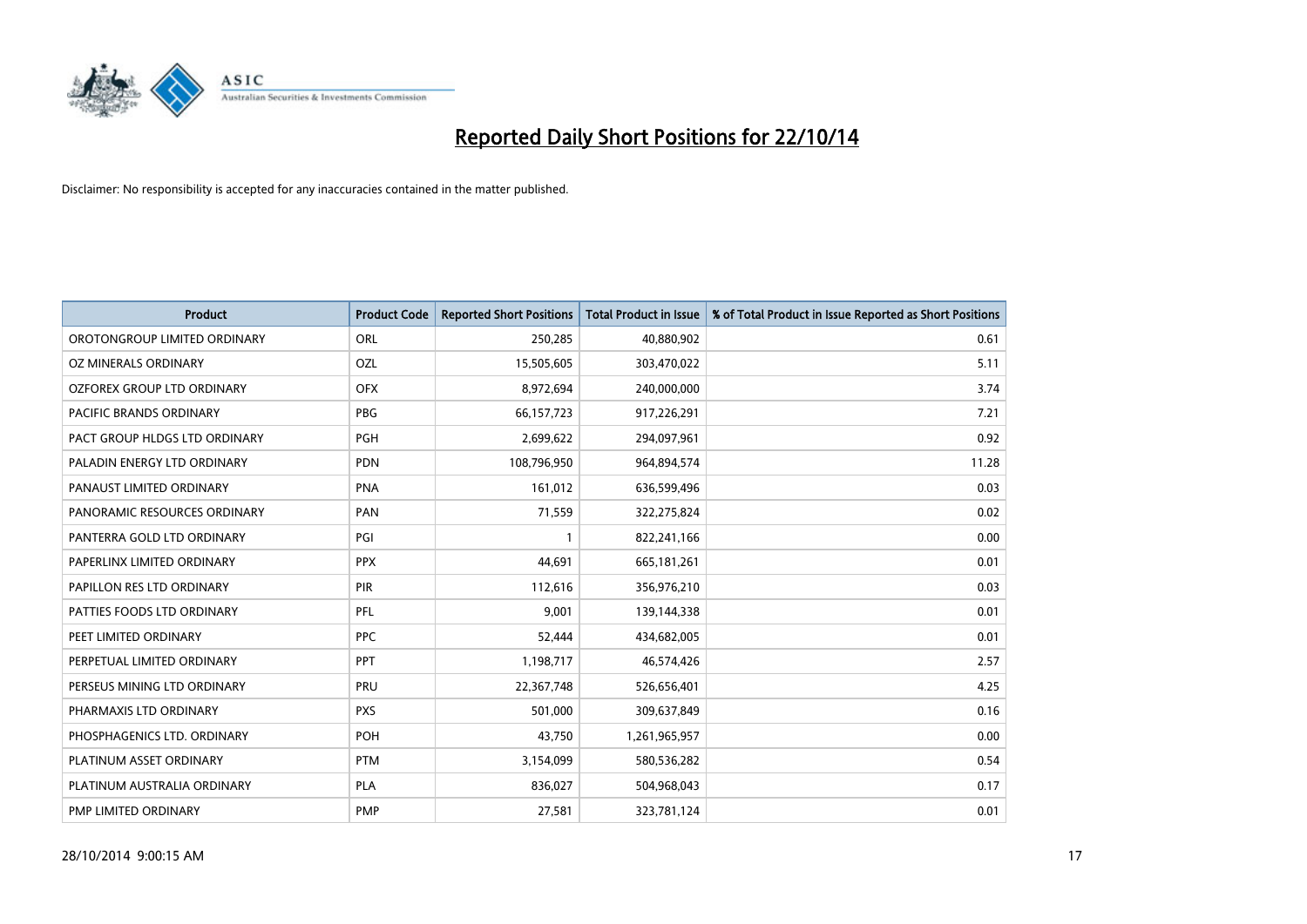

| <b>Product</b>                      | <b>Product Code</b> | <b>Reported Short Positions</b> | <b>Total Product in Issue</b> | % of Total Product in Issue Reported as Short Positions |
|-------------------------------------|---------------------|---------------------------------|-------------------------------|---------------------------------------------------------|
| POSEIDON NICK LTD ORDINARY          | <b>POS</b>          | 360,984                         | 601,024,910                   | 0.06                                                    |
| PRANA BIOTECHNOLOGY ORDINARY        | PBT                 | 2,918,708                       | 488,936,960                   | 0.60                                                    |
| PREMIER INVESTMENTS ORDINARY        | <b>PMV</b>          | 308,445                         | 155,714,874                   | 0.20                                                    |
| PRIMARY HEALTH CARE ORDINARY        | <b>PRY</b>          | 25,359,521                      | 512,130,550                   | 4.95                                                    |
| PRIME MEDIA GRP LTD ORDINARY        | <b>PRT</b>          | 1,586,287                       | 366,330,303                   | 0.43                                                    |
| PROGRAMMED ORDINARY                 | <b>PRG</b>          | 206,960                         | 118,651,911                   | 0.17                                                    |
| PURA VIDA ENERGY NL ORDINARY        | <b>PVD</b>          | 14,896                          | 129,430,698                   | 0.01                                                    |
| <b>QANTAS AIRWAYS ORDINARY</b>      | QAN                 | 38,406,292                      | 2,196,330,250                 | 1.75                                                    |
| OBE INSURANCE GROUP ORDINARY        | OBE                 | 25,029,849                      | 1,364,945,301                 | 1.83                                                    |
| <b>QUBE HOLDINGS LTD ORDINARY</b>   | QUB                 | 4,015,075                       | 1,054,428,076                 | 0.38                                                    |
| RAMSAY HEALTH CARE ORDINARY         | <b>RHC</b>          | 803,338                         | 202,081,252                   | 0.40                                                    |
| <b>RCG CORPORATION LTD ORDINARY</b> | <b>RCG</b>          | 284,106                         | 263,808,625                   | 0.11                                                    |
| <b>RCR TOMLINSON ORDINARY</b>       | <b>RCR</b>          | 529,305                         | 139,000,806                   | 0.38                                                    |
| <b>REA GROUP ORDINARY</b>           | <b>REA</b>          | 1,764,897                       | 131,714,699                   | 1.34                                                    |
| <b>REAL ENERGY CORP ORDINARY</b>    | <b>RLE</b>          | 181,819                         | 121,559,800                   | 0.15                                                    |
| RECALL HOLDINGS LTD ORDINARY        | <b>REC</b>          | 8,386,256                       | 313,149,677                   | 2.68                                                    |
| RECKON LIMITED ORDINARY             | <b>RKN</b>          | 1,380,700                       | 112,084,762                   | 1.23                                                    |
| <b>RED 5 LIMITED ORDINARY</b>       | <b>RED</b>          | 174,740                         | 759,451,008                   | 0.02                                                    |
| <b>RED FORK ENERGY ORDINARY</b>     | <b>RFE</b>          | 318,694                         | 501,051,719                   | 0.06                                                    |
| REDBANK ENERGY LTD ORDINARY         | AEJ                 | 13                              | 786,287                       | 0.00                                                    |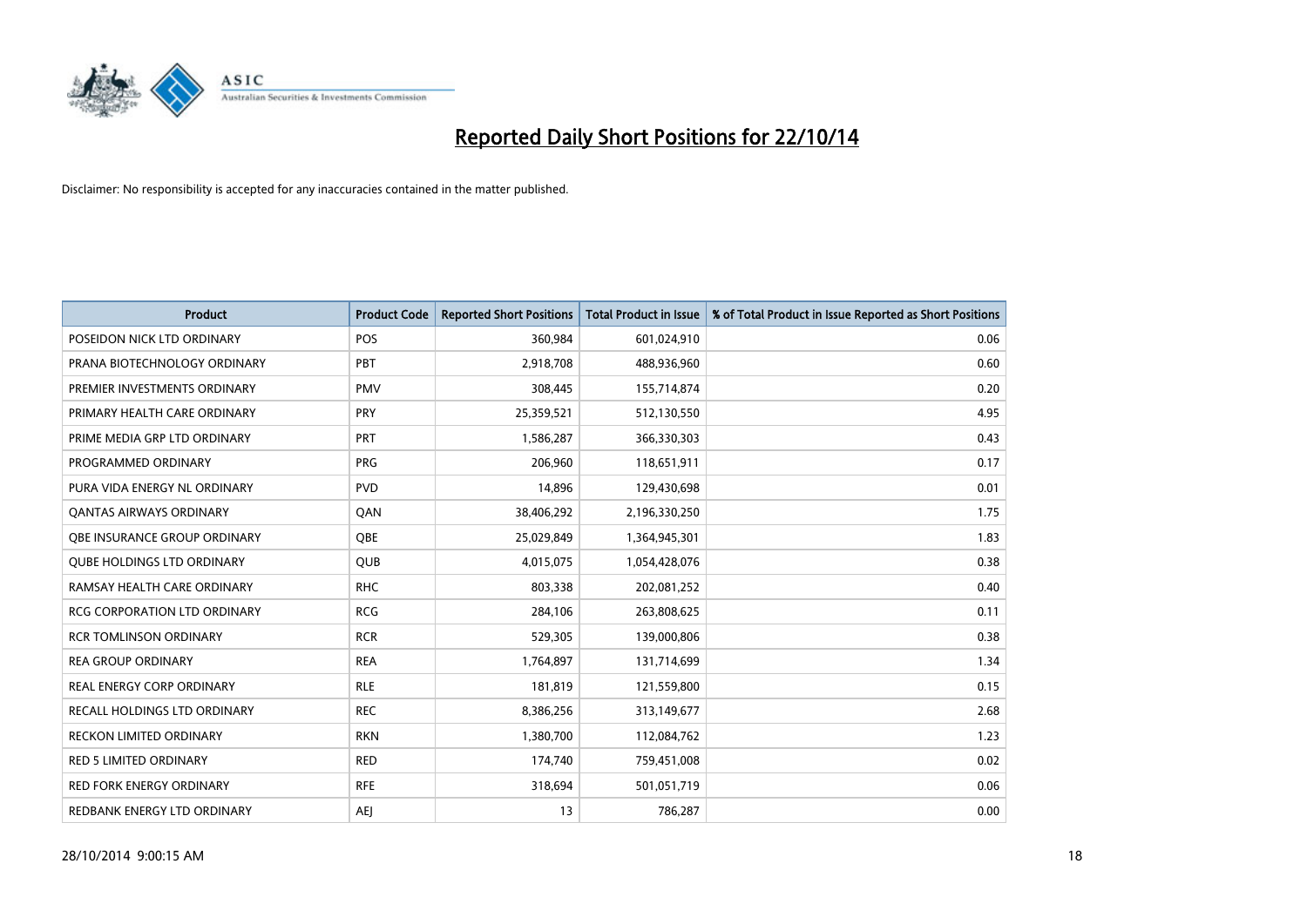

| <b>Product</b>                        | <b>Product Code</b> | <b>Reported Short Positions</b> | <b>Total Product in Issue</b> | % of Total Product in Issue Reported as Short Positions |
|---------------------------------------|---------------------|---------------------------------|-------------------------------|---------------------------------------------------------|
| REED RESOURCES LTD ORDINARY           | <b>RDR</b>          | 2.000                           | 499,453,895                   | 0.00                                                    |
| REGIS RESOURCES ORDINARY              | <b>RRL</b>          | 48,566,208                      | 499,781,595                   | 9.72                                                    |
| RESMED INC CDI 10:1                   | <b>RMD</b>          | 35,266,832                      | 1,403,045,440                 | 2.51                                                    |
| <b>RESOLUTE MINING ORDINARY</b>       | <b>RSG</b>          | 9,860,985                       | 641,189,223                   | 1.54                                                    |
| <b>RESOURCE GENERATION ORDINARY</b>   | <b>RES</b>          | 1,220                           | 581,380,338                   | 0.00                                                    |
| RETAIL FOOD GROUP ORDINARY            | <b>RFG</b>          | 6,744,687                       | 146,046,559                   | 4.62                                                    |
| REX MINERALS LIMITED ORDINARY         | <b>RXM</b>          | 1,123,056                       | 220,519,784                   | 0.51                                                    |
| RIO TINTO LIMITED ORDINARY            | <b>RIO</b>          | 3,516,544                       | 435,758,720                   | 0.81                                                    |
| ROC OIL COMPANY ORDINARY              | <b>ROC</b>          | 2,849,211                       | 687,618,400                   | 0.41                                                    |
| <b>ROX RESOURCES ORDINARY</b>         | <b>RXL</b>          | 2,644,248                       | 849,673,095                   | 0.31                                                    |
| ROYAL WOLF HOLDINGS ORDINARY          | <b>RWH</b>          | 209,381                         | 100,387,052                   | 0.21                                                    |
| RUBIK FINANCIAL LTD. ORDINARY         | RFL                 | 17,888                          | 340,999,914                   | 0.01                                                    |
| RUNGEPINCOCKMINARCO ORDINARY          | <b>RUL</b>          | 8,667                           | 177,653,062                   | 0.00                                                    |
| SAI GLOBAL LIMITED ORDINARY           | SAI                 | 387,004                         | 211,726,802                   | 0.18                                                    |
| SALMAT LIMITED ORDINARY               | <b>SLM</b>          | 101,038                         | 159,812,799                   | 0.06                                                    |
| SAMSON OIL & GAS LTD ORDINARY         | SSN                 | 16,955,880                      | 2,837,780,958                 | 0.60                                                    |
| SANDFIRE RESOURCES ORDINARY           | <b>SFR</b>          | 2,881,018                       | 155,640,968                   | 1.85                                                    |
| <b>SANTOS LTD ORDINARY</b>            | <b>STO</b>          | 7,324,152                       | 982,256,131                   | 0.75                                                    |
| SARACEN MINERAL ORDINARY              | <b>SAR</b>          | 3,971,509                       | 792,784,738                   | 0.50                                                    |
| SCA PROPERTY GROUP STAPLED SECURITIES | SCP                 | 19,687,865                      | 648,628,320                   | 3.04                                                    |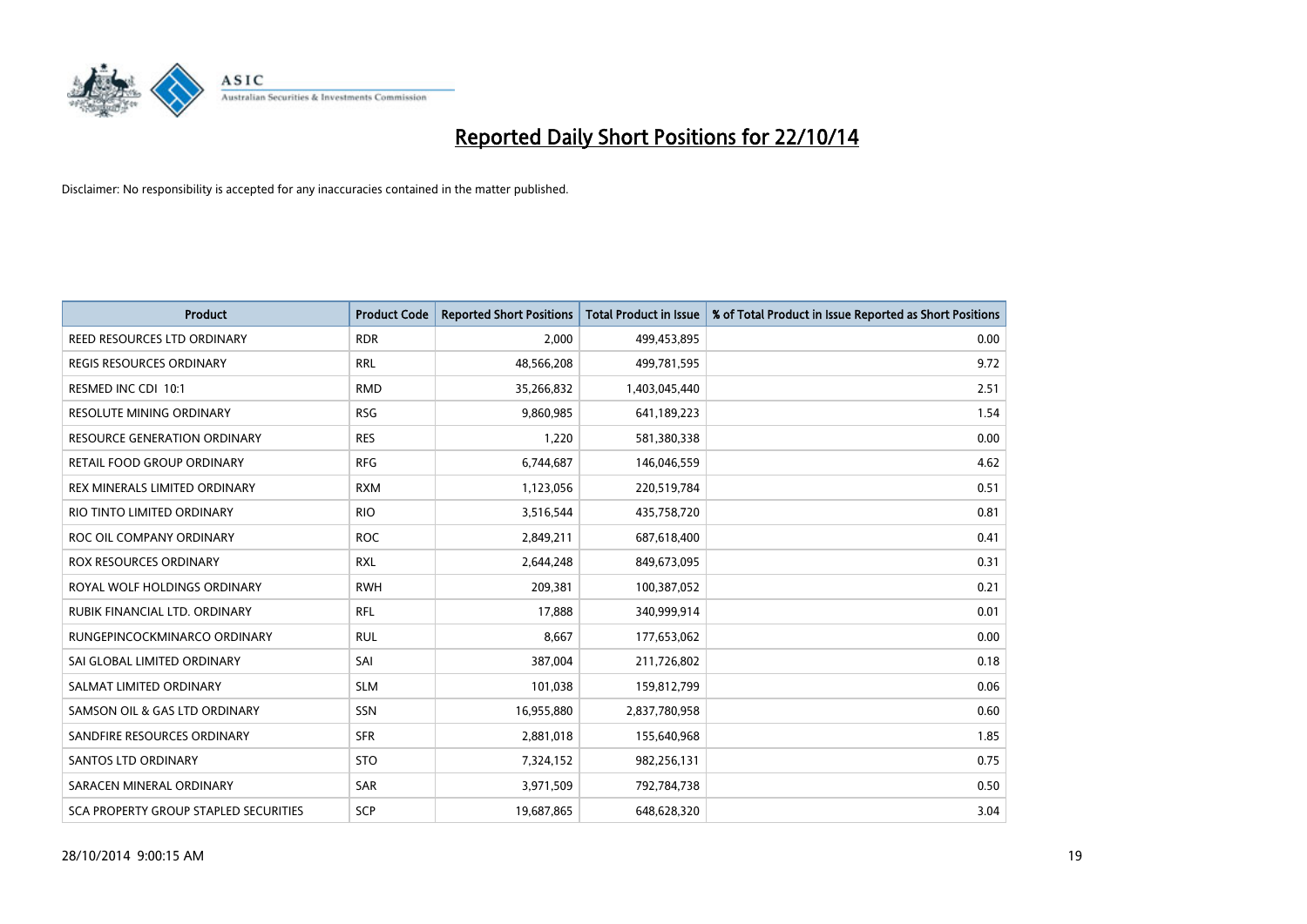

| <b>Product</b>                           | <b>Product Code</b> | <b>Reported Short Positions</b> | <b>Total Product in Issue</b> | % of Total Product in Issue Reported as Short Positions |
|------------------------------------------|---------------------|---------------------------------|-------------------------------|---------------------------------------------------------|
| <b>SCENTRE GRP STAPLED</b>               | SCG                 | 30,893,227                      | 5,324,296,678                 | 0.58                                                    |
| SEDGMAN LIMITED ORDINARY                 | <b>SDM</b>          | 1,128,550                       | 227,059,277                   | 0.50                                                    |
| SEEK LIMITED ORDINARY                    | <b>SEK</b>          | 12,812,004                      | 342,335,122                   | 3.74                                                    |
| SELECT HARVESTS ORDINARY                 | <b>SHV</b>          | 1,248,625                       | 70,940,874                    | 1.76                                                    |
| SENEX ENERGY LIMITED ORDINARY            | <b>SXY</b>          | 47,196,742                      | 1,149,657,377                 | 4.11                                                    |
| SERVICE STREAM ORDINARY                  | SSM                 | 30                              | 386,389,873                   | 0.00                                                    |
| SEVEN GROUP HOLDINGS ORDINARY            | <b>SVW</b>          | 1,626,270                       | 300,660,933                   | 0.54                                                    |
| SEVEN WEST MEDIA LTD ORDINARY            | <b>SWM</b>          | 14,587,811                      | 999,160,872                   | 1.46                                                    |
| SEYMOUR WHYTE LTD ORDINARY               | SWL                 | 27,985                          | 87,647,595                    | 0.03                                                    |
| SG FLEET GROUP LTD ORDINARY              | SGF                 | 121,451                         | 242,691,826                   | 0.05                                                    |
| SIGMA PHARMACEUTICAL ORDINARY            | <b>SIP</b>          | 18,491,491                      | 1,108,086,575                 | 1.67                                                    |
| SILEX SYSTEMS ORDINARY                   | <b>SLX</b>          | 8,303,203                       | 170,467,339                   | 4.87                                                    |
| SILVER CHEF LIMITED ORDINARY             | <b>SIV</b>          | 33,171                          | 29,640,865                    | 0.11                                                    |
| SILVER LAKE RESOURCE ORDINARY            | <b>SLR</b>          | 26,668,336                      | 503,233,971                   | 5.30                                                    |
| SIMS METAL MGMT LTD ORDINARY             | SGM                 | 15,065,568                      | 204,633,630                   | 7.36                                                    |
| SINGAPORE TELECOMM. CHESS DEPOSITARY INT | SGT                 | 3,134,348                       | 115,837,110                   | 2.71                                                    |
| SINO GAS ENERGY ORDINARY                 | <b>SEH</b>          | 9,562,679                       | 1,541,672,358                 | 0.62                                                    |
| SIRIUS RESOURCES NL ORDINARY             | <b>SIR</b>          | 13,811,420                      | 340,988,269                   | 4.05                                                    |
| SIRTEX MEDICAL ORDINARY                  | <b>SRX</b>          | 17,254                          | 56,524,273                    | 0.03                                                    |
| SKILLED GROUP LTD ORDINARY               | <b>SKE</b>          | 6,595,967                       | 235,753,791                   | 2.80                                                    |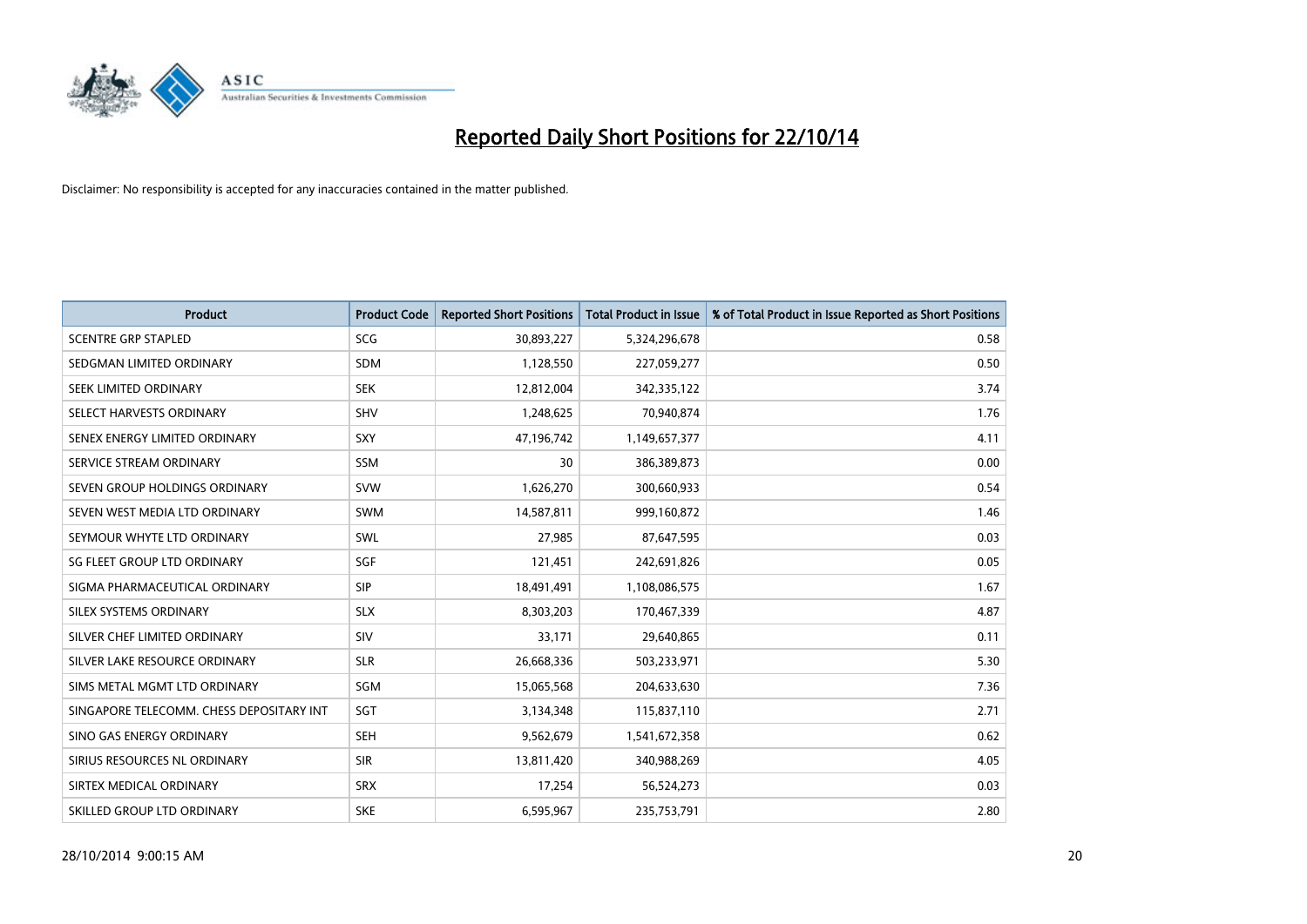

| <b>Product</b>                           | <b>Product Code</b> | <b>Reported Short Positions</b> | <b>Total Product in Issue</b> | % of Total Product in Issue Reported as Short Positions |
|------------------------------------------|---------------------|---------------------------------|-------------------------------|---------------------------------------------------------|
| SKY NETWORK ORDINARY                     | <b>SKT</b>          | 11,820,742                      | 389,139,785                   | 3.04                                                    |
| SKYCITY ENT GRP LTD ORDINARY             | <b>SKC</b>          | 8,414,823                       | 592,857,388                   | 1.42                                                    |
| <b>SLATER &amp; GORDON ORDINARY</b>      | SGH                 | 2,107,836                       | 205,583,924                   | 1.03                                                    |
| SMARTGRP CORPORATION ORDINARY            | <b>SIQ</b>          | 229,511                         | 101,461,150                   | 0.23                                                    |
| SMS MANAGEMENT, ORDINARY                 | <b>SMX</b>          | 1,868,270                       | 69,394,537                    | 2.69                                                    |
| SONIC HEALTHCARE ORDINARY                | SHL                 | 2,770,598                       | 401,171,556                   | 0.69                                                    |
| SOUL PATTINSON (W.H) ORDINARY            | SOL                 | 27,201                          | 239,395,320                   | 0.01                                                    |
| SP AUSNET STAPLED SECURITIES             | <b>SPN</b>          | 595,889                         | 3,425,244,162                 | 0.02                                                    |
| SPARK INFRASTRUCTURE STAPLED US PROHIBT. | SKI                 | 13,320,404                      | 1,466,360,128                 | 0.91                                                    |
| SPARK NEW ZEALAND ORDINARY               | <b>SPK</b>          | 13,362,881                      | 1,834,767,958                 | 0.73                                                    |
| SPDR 200 FUND ETF UNITS                  | <b>STW</b>          | 21,655                          | 46,546,865                    | 0.05                                                    |
| SPECIALTY FASHION ORDINARY               | <b>SFH</b>          | 105,062                         | 192,236,121                   | 0.05                                                    |
| SPOTLESS GRP HLD LTD ORDINARY            | <b>SPO</b>          | 24,711,892                      | 1,098,290,178                 | 2.25                                                    |
| ST BARBARA LIMITED ORDINARY              | <b>SBM</b>          | 9,915,630                       | 488,074,077                   | 2.03                                                    |
| STARPHARMA HOLDINGS ORDINARY             | <b>SPL</b>          | 14,812,743                      | 313,748,388                   | 4.72                                                    |
| STEADFAST GROUP LTD ORDINARY             | SDF                 | 9,652,940                       | 503,352,992                   | 1.92                                                    |
| STH CRS ELECT ENGNR ORDINARY             | <b>SXE</b>          | 8,173                           | 161,523,130                   | 0.01                                                    |
| STHN CROSS MEDIA ORDINARY                | <b>SXL</b>          | 34,772,090                      | 705,246,986                   | 4.93                                                    |
| STOCKLAND UNITS/ORD STAPLED              | SGP                 | 6,515,255                       | 2,348,746,744                 | 0.28                                                    |
| STRAITS RES LTD. ORDINARY                | <b>SRQ</b>          | 20,370                          | 1,217,730,293                 | 0.00                                                    |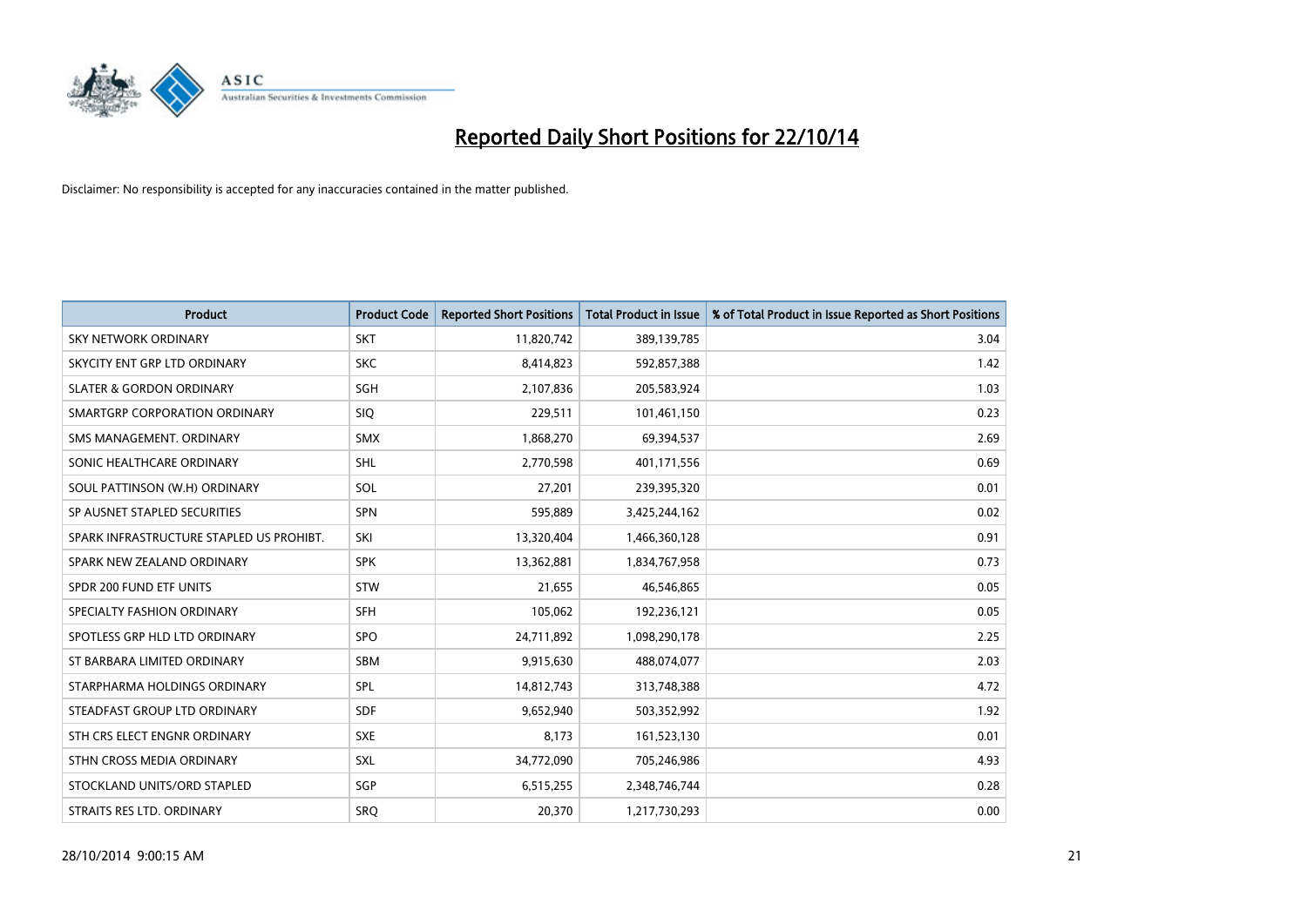

| <b>Product</b>                   | <b>Product Code</b> | <b>Reported Short Positions</b> | <b>Total Product in Issue</b> | % of Total Product in Issue Reported as Short Positions |
|----------------------------------|---------------------|---------------------------------|-------------------------------|---------------------------------------------------------|
| STRIKE ENERGY LTD ORDINARY       | <b>STX</b>          | 4,000                           | 833,330,946                   | 0.00                                                    |
| STW COMMUNICATIONS ORDINARY      | SGN                 | 5,341,872                       | 409,699,000                   | 1.30                                                    |
| SUNCORP GROUP LTD ORDINARY       | <b>SUN</b>          | 10,013,579                      | 1,286,600,980                 | 0.78                                                    |
| SUNDANCE ENERGY ORDINARY         | <b>SEA</b>          | 2,453,973                       | 548,854,663                   | 0.45                                                    |
| SUNDANCE RESOURCES ORDINARY      | SDL                 | 86,029,871                      | 3,082,028,456                 | 2.79                                                    |
| SUNLAND GROUP LTD ORDINARY       | <b>SDG</b>          | 103,529                         | 181,710,087                   | 0.06                                                    |
| SUPER RET REP LTD ORDINARY       | SUL                 | 10,062,212                      | 196,897,430                   | 5.11                                                    |
| SYD AIRPORT STAPLED US PROHIBIT. | SYD                 | 24,223,948                      | 2,216,216,041                 | 1.09                                                    |
| SYRAH RESOURCES ORDINARY         | <b>SYR</b>          | 4,928,873                       | 164,135,076                   | 3.00                                                    |
| TABCORP HOLDINGS LTD ORDINARY    | <b>TAH</b>          | 17,458,154                      | 765,652,364                   | 2.28                                                    |
| TAP OIL LIMITED ORDINARY         | <b>TAP</b>          | 35,371                          | 243,186,639                   | 0.01                                                    |
| TASSAL GROUP LIMITED ORDINARY    | <b>TGR</b>          | 317,005                         | 146,897,115                   | 0.22                                                    |
| <b>TATTS GROUP LTD ORDINARY</b>  | <b>TTS</b>          | 34,749,498                      | 1,445,002,696                 | 2.40                                                    |
| <b>TECHNOLOGY ONE ORDINARY</b>   | <b>TNE</b>          | 3,471,909                       | 308,796,455                   | 1.12                                                    |
| TELSTRA CORPORATION, ORDINARY    | <b>TLS</b>          | 65, 163, 137                    | 12,443,074,357                | 0.52                                                    |
| TEN NETWORK HOLDINGS ORDINARY    | <b>TEN</b>          | 154,659,033                     | 2,630,984,596                 | 5.88                                                    |
| TERANGA GOLD CORP CDI 1:1        | <b>TGZ</b>          | 1,374                           | 73,965,595                    | 0.00                                                    |
| TFS CORPORATION LTD ORDINARY     | <b>TFC</b>          | 5,296,209                       | 325,267,408                   | 1.63                                                    |
| THE REJECT SHOP ORDINARY         | <b>TRS</b>          | 2,166,566                       | 28,844,648                    | 7.51                                                    |
| TIGER RESOURCES ORDINARY         | <b>TGS</b>          | 9,445,293                       | 1,143,541,406                 | 0.83                                                    |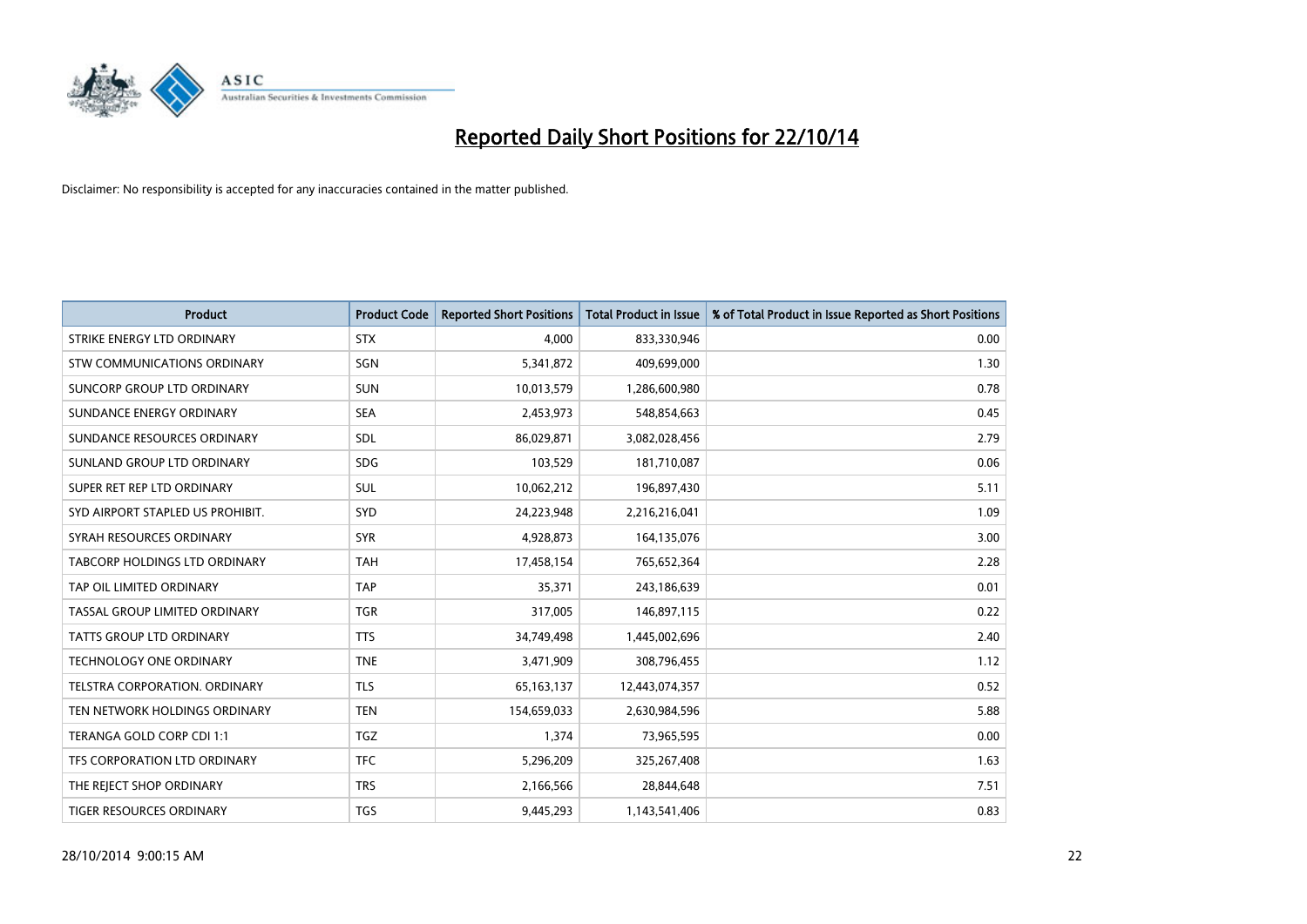

| <b>Product</b>                       | <b>Product Code</b> | <b>Reported Short Positions</b> | <b>Total Product in Issue</b> | % of Total Product in Issue Reported as Short Positions |
|--------------------------------------|---------------------|---------------------------------|-------------------------------|---------------------------------------------------------|
| TOLL HOLDINGS LTD ORDINARY           | <b>TOL</b>          | 24,510,399                      | 717,318,622                   | 3.42                                                    |
| TORO ENERGY LIMITED ORDINARY         | <b>TOE</b>          | 9,845                           | 1,567,784,418                 | 0.00                                                    |
| TOX FREE SOLUTIONS ORDINARY          | <b>TOX</b>          | 2,547,846                       | 133,752,359                   | 1.90                                                    |
| TPG TELECOM LIMITED ORDINARY         | <b>TPM</b>          | 9,455,615                       | 793,808,141                   | 1.19                                                    |
| <b>TRADE ME GROUP ORDINARY</b>       | <b>TME</b>          | 6,911,478                       | 396,913,549                   | 1.74                                                    |
| <b>TRANSFIELD SERVICES ORDINARY</b>  | <b>TSE</b>          | 5,741,539                       | 512,457,716                   | 1.12                                                    |
| TRANSPACIFIC INDUST, ORDINARY        | <b>TPI</b>          | 20,335,040                      | 1,579,648,778                 | 1.29                                                    |
| TRANSURBAN GROUP TRIPLE STAPLED SEC. | <b>TCL</b>          | 23,156,395                      | 1,906,390,878                 | 1.21                                                    |
| <b>TREASURY GROUP ORDINARY</b>       | <b>TRG</b>          | 30,399                          | 23,697,498                    | 0.13                                                    |
| TREASURY WINE ESTATE ORDINARY        | <b>TWE</b>          | 11,056,211                      | 651,261,403                   | 1.70                                                    |
| TRITON MIN LTD ORDINARY              | <b>TON</b>          | 730                             | 310,101,731                   | 0.00                                                    |
| TROY RESOURCES LTD ORDINARY          | <b>TRY</b>          | 5,365,503                       | 195,265,161                   | 2.75                                                    |
| UGL LIMITED ORDINARY                 | UGL                 | 17,257,127                      | 166,511,240                   | 10.36                                                   |
| UNILIFE CORPORATION CDI 6:1          | <b>UNS</b>          | 120,000                         | 272,833,620                   | 0.04                                                    |
| UNITY MINING LTD ORDINARY            | <b>UML</b>          | 319,871                         | 1,133,122,711                 | 0.03                                                    |
| UXC LIMITED ORDINARY                 | <b>UXC</b>          | 2,708,501                       | 329,728,102                   | 0.82                                                    |
| VEDA GROUP LTD ORDINARY              | <b>VED</b>          | 17,381,576                      | 842,055,406                   | 2.06                                                    |
| <b>VENTURE MINERALS ORDINARY</b>     | <b>VMS</b>          | 163,000                         | 287,320,170                   | 0.06                                                    |
| <b>VILLAGE ROADSHOW LTD ORDINARY</b> | <b>VRL</b>          | 568,873                         | 159,509,459                   | 0.36                                                    |
| VIRGIN AUS HLDG LTD ORDINARY         | VAH                 | 52,298,756                      | 3,524,912,131                 | 1.48                                                    |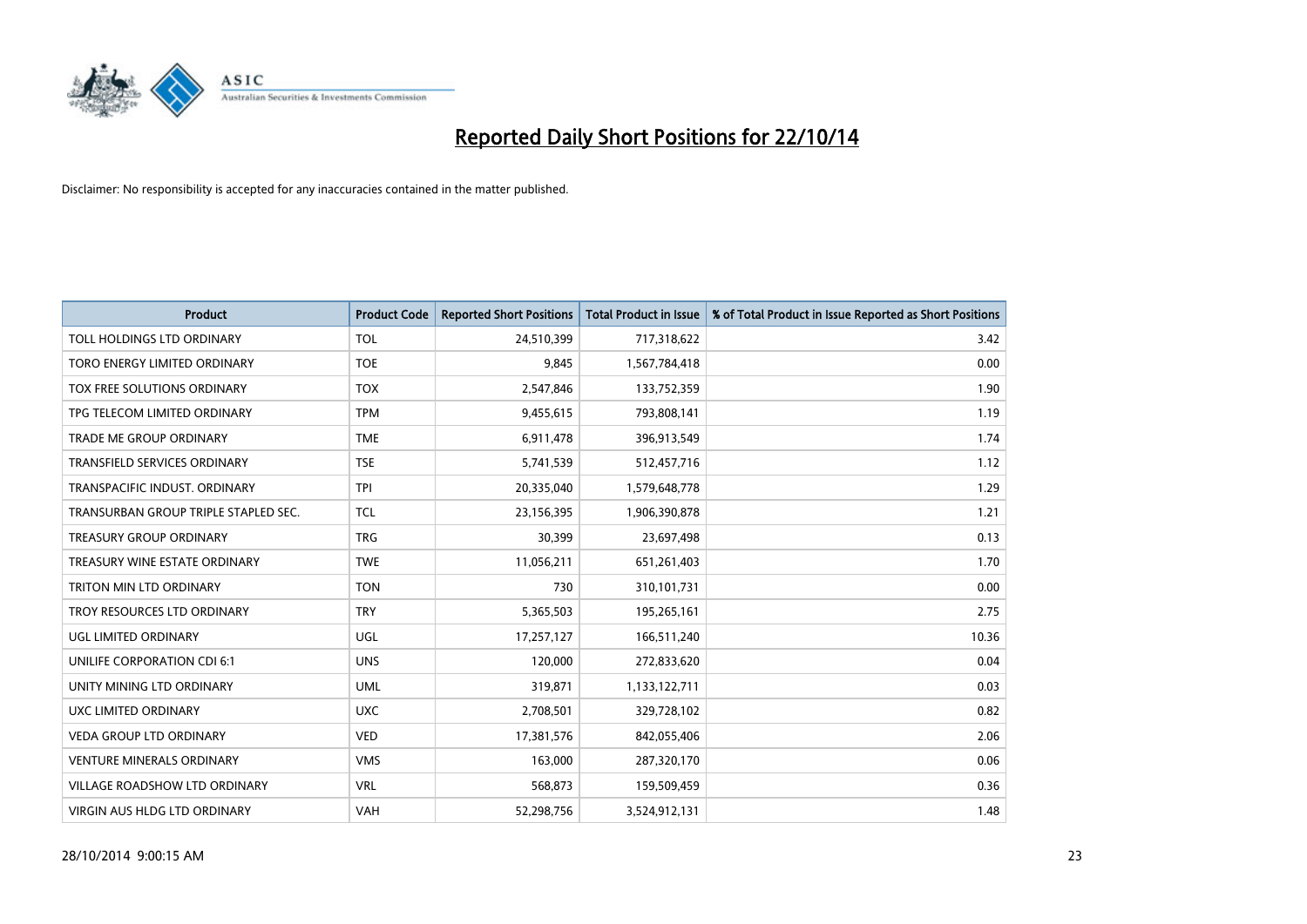

| <b>Product</b>                       | <b>Product Code</b> | <b>Reported Short Positions</b> | <b>Total Product in Issue</b> | % of Total Product in Issue Reported as Short Positions |
|--------------------------------------|---------------------|---------------------------------|-------------------------------|---------------------------------------------------------|
| <b>VIRTUS HEALTH LTD ORDINARY</b>    | <b>VRT</b>          | 3,680,269                       | 79,847,678                    | 4.61                                                    |
| <b>VISTA GROUP INTERNAT ORDINARY</b> | VGI                 | 1,000                           | 79,813,089                    | 0.00                                                    |
| <b>VOCATION LTD ORDINARY</b>         | <b>VET</b>          | 15,731,851                      | 230,000,000                   | 6.84                                                    |
| <b>VOCUS COMMS LTD ORDINARY</b>      | <b>VOC</b>          | 576,917                         | 104,803,018                   | 0.55                                                    |
| WAM CAPITAL LIMITED ORDINARY         | <b>WAM</b>          | 30,000                          | 340,603,969                   | 0.01                                                    |
| WARRNAMBOOL CHEESE ORDINARY          | <b>WCB</b>          | 19                              | 56,098,797                    | 0.00                                                    |
| <b>WATPAC LIMITED ORDINARY</b>       | <b>WTP</b>          | 2,528                           | 189,258,397                   | 0.00                                                    |
| <b>WDS LIMITED ORDINARY</b>          | <b>WDS</b>          | 500,357                         | 144,740,614                   | 0.35                                                    |
| WEBIET LIMITED ORDINARY              | <b>WEB</b>          | 1,479,320                       | 79,397,959                    | 1.86                                                    |
| <b>WESFARMERS LIMITED ORDINARY</b>   | <b>WES</b>          | 6,884,223                       | 1,143,274,951                 | 0.60                                                    |
| WESTERN AREAS LTD ORDINARY           | <b>WSA</b>          | 16,683,428                      | 232,580,131                   | 7.17                                                    |
| WESTERN DESERT RES. ORDINARY         | <b>WDR</b>          | 2,490,070                       | 620,049,919                   | 0.40                                                    |
| WESTERN DESERT RES. RIGHTS 31-MAR-14 | <b>WDRR</b>         | 17,835                          | 120,009,662                   | 0.01                                                    |
| <b>WESTFIELD CORP STAPLED</b>        | <b>WFD</b>          | 2,638,200                       | 2,078,089,686                 | 0.13                                                    |
| WESTFIELD GROUP ORD/UNIT STAPLED SEC | <b>WDC</b>          | 1,997,145                       | 2,078,089,686                 | 0.10                                                    |
| <b>WESTPAC BANKING CORP ORDINARY</b> | <b>WBC</b>          | 35,826,392                      | 3,109,048,309                 | 1.15                                                    |
| WHITE ENERGY COMPANY ORDINARY        | <b>WEC</b>          | 31,950                          | 328,374,494                   | 0.01                                                    |
| <b>WHITEHAVEN COAL ORDINARY</b>      | <b>WHC</b>          | 88,853,641                      | 1,025,760,027                 | 8.66                                                    |
| WIDE BAY AUST LTD ORDINARY           | <b>WBB</b>          | 1,168                           | 36,796,608                    | 0.00                                                    |
| WOODSIDE PETROLEUM ORDINARY          | <b>WPL</b>          | 6,398,089                       | 823,910,657                   | 0.78                                                    |